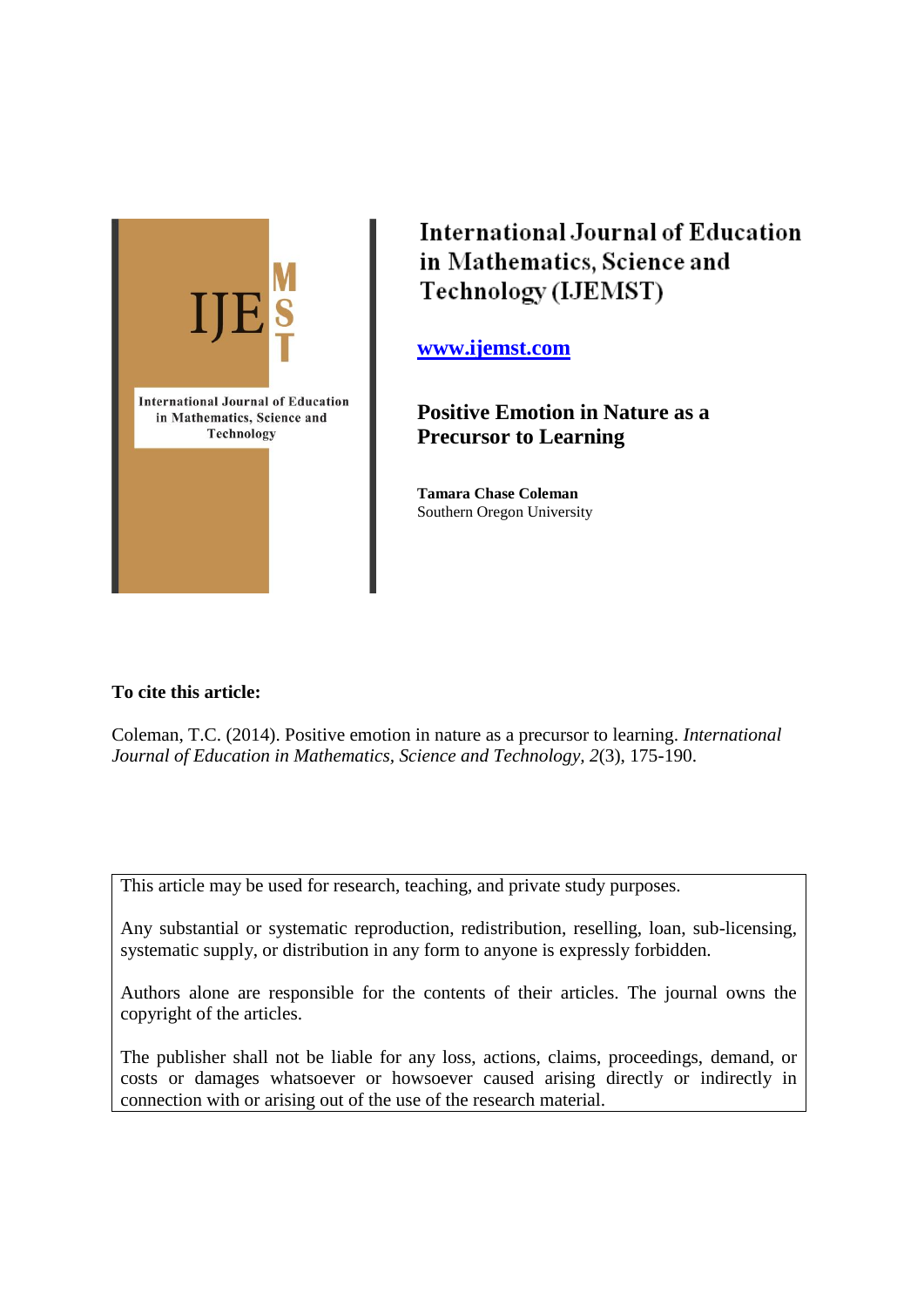

# **Positive Emotion in Nature as a Precursor to Learning**

**Tamara Chase Coleman\*** Southern Oregon University

# **Abstract**

This study was designed to examine the perception of learning in adults generated by the effect of a positive emotion-in this case, awe. For the study, a working definition of awe is an *impact-provoking reverence due to a powerful, positive emotional response to the natural world*. This qualitative study used primarily face-to-face interviews. A total of 71 adults were interviewed and 113 interviews were conducted. These adults described an experience in which they felt impacted by awe and as a result perceived learning. Their descriptions were coded to determine context of the experience and what was learned. Of the participants, 98.6% perceived that learning occurred due to their powerful, emotional response to the nature experience they described. These findings extend the current research on informal and formal science learning, natural resource management, experiential education, and the study of emotions as experienced in nature.

**Key words:** Emotions, Experience, Informal learning, Nature, Science, Interpretation, Affect.

# **Introduction**

-

Informal science educators such as environmental educators, museum docents and natural area interpreters have long known that there is great value in connecting people with the outdoors. This study sought an understanding of the complex relationship between an emotional experience in nature and perceived learning and provides educators with information to design programs that truly engage students with practical, interesting and motivating learning (Beck, 1993). If it can be shown that individuals perceive they are learning when an experience yields the powerful, positive emotion known as awe, then there is sound premise for suggesting that such experiences can *improve* learning. The goal of this phenomenography is to understand the experience of awe in nature and to determine if and how learning is perceived to take place as a result of the *awe experience.* 

A major theme of this research is that developing citizens who feel comfortable going out into the natural world is an important feature of education. The problem is that learners are not feeling positive emotions in nature (for this study, the emotion awe) because they are increasingly not going out into nature. Modern American culture is so removed from nature that there has been an individual and societal effect. Lack of engagement with the natural world has numerous well-documented repercussions on both health and well-being according to work done by Nabhan and Trimble (1994) and documentation by Louv (2005) and Montada and Schumacher (1999). The lack of engagement of many Americans, and perhaps individuals in other countries have with the natural environment permeates science discussions today.

For decades, starting with Rachel Carson in the early 1960s, many authors have reported that society is becoming emotionally and physically ill due to this lack of engagement with the outdoors. Among these researchers are Carson (1965), Dewey (1967), Fredrickson and Anderson (1999), Beck (1993), and Louv (2005). Furthermore, a lack of knowledge and understanding about nature (Louv, 2005; Kals et. al., 1999) as well as the negative impact of this trend on the commitment to sustaining the environment (Stapp, et al., 1969, as cited in Tal 2007, UNESCO 1978) and an educated science citizenry Carnegie Corporation (2009), National Science Teachers Association (NSTA, 2009), and the National Science Foundation (2007) are well documented. For example, the American Association for Advancement of Science (AAAS, 1993) (Project 2061), the NSTA, and the National Center for Improving Science Education (NCISE) have in recent years guided science education toward that meaningful personal and societal connection to the environment. If there is no

<sup>\*</sup> Corresponding Author: *Tamara Chase Coleman, tammyccoleman@gmail.com*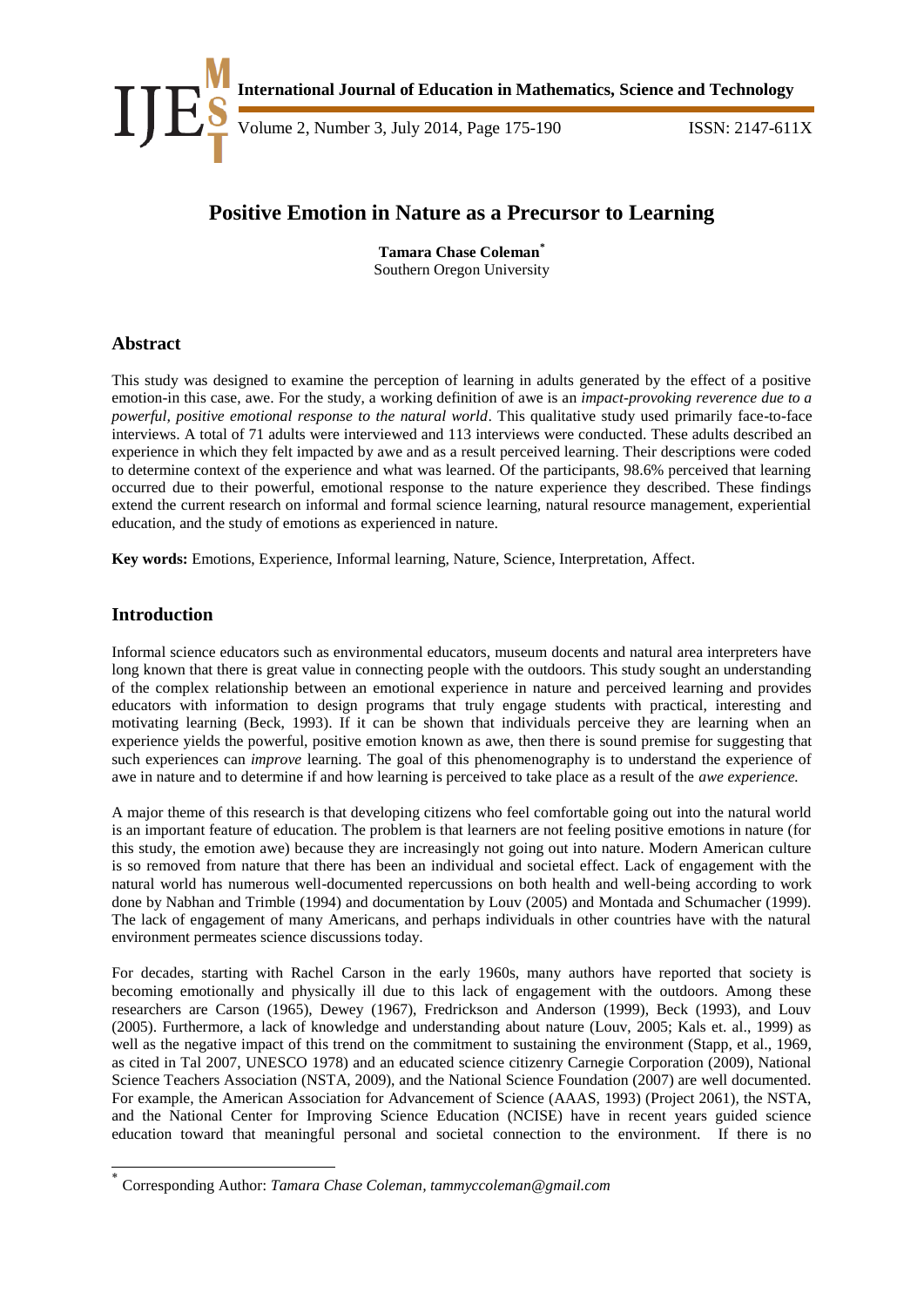relationship with nature, then the individual cannot know nature (Kals, et al., 1999). One motivation for the research presented in this article, then, was concern for this diminished relationship with nature.

A related concern is increasingly more learning about science (including nature) takes place from media as compared to direct experience (Nabhan & Trimble, 1994). The deficit of public understanding of science as noted by the Carnegie Corporation of New York (2009) and the National Science Board (2010) has been documented and this insufficiency can be extended to the dearth of nature experiences resulting in a lack of interest in and commitment to conserving our natural resources (Kals et al., 1999). One probable reason for these trends is that traditional, formal school settings do not encourage frequent (or even occasional) experiences within natural settings. If experiences in nature can be shown to positively affect learning about nature, then increased opportunities for learning in settings such as nature could be more readily justified. By demonstrating perceived learning and in many cases, action taken as a result of the perceived learning in those who experience a sense of awe, the justification of opportunities for awe can be increased, thus enhancing a connection to nature, improved health, and better learning. Hereafter, under the assumption that self-reported, perceived learning suggests cognitive change, this process will simply be called "learning".

For this study, the following research questions were used: (1) *What circumstances lead to an experience of awe in nature?* This question examines the *context* for such an experience in nature (2) *What do participants perceive they learn from the awe experience*? This question examines whether learning was perceived and what was learned due to the experience and (3) *How do participants perceive the awe experience leads to learning?*  which determines how the experience fostered learning. The context for the awe experience was the focus of the initial interview and learning was the focus of the follow up interviews.

This study's working definition of an awe experience is based on the literature (Frederickson & Anderson ,1999; Schmidt & Little, 2001; Williams & Harvey, 2001) and what the pilot participants reported. Awe is *impact inspiring reverence and wonder* and *can be triggered by such things as wildlife, scenery, recreational activity and social interaction*. In turn, it can motivate the participant to respond in an emotional, behavioral, physical, or cognitive manner. However, grounding a theory about awe allows and encourages the participants to generate their own definition, which they did.

Powerful emotional experiences in nature justify the development of educational programs (both formal and informal) providing learners with experiences in nature. While much of what is learned through nature experience is science content (content about nature), outdoor educators, environmental educators, and National Outdoor Leadership School (NOLS) professionals have known for some time that there is further value in connecting people with the environment and a recently growing body of literature supports the efficacy of adult learning in informal environments (Falk & Gillespie, 2009; Falk & Needham, 2011; Falk & Storksdiek, 2010; Rennie, Falk & Dierking, 2007). Reflecting on the impact of the nature experience (or the deficiency of such experiences) in areas of science knowledge and learning in general has prompted this study on the value of being out in nature. This study is of value for those planning formal and informal learning programs in parks and other natural settings.

# **Theoretical Framework**

Positive emotion has been shown to enhance learning in all settings. A review of recent and classic literature supports the value of experience in nature and offers potential models for studying the emotional responses (Farber & Hall, 2007; Barrie, 2001; Frederickson & Anderson, 1999; Schmidt & Little, 2007) and learning in natural areas (Falk and Storksdiek, 2010; Dierking, Rennie, Anderson, & Ellenboggen, 2003). Nature generates such positive emotions and therefore can lead to learning. There exists a wealth of information in the literature about emotions and learning particularly in the fields of informal science and interpretation at places such as science centers, outdoor nature areas, and museums (Falk and Storksdiek, 2010; Dierking, Rennie, Anderson, & Ellenboggen, 2003). Therefore it is logical to assume that positive emotions, including awe and wonder lead to learning. However, while the literature shows that nature provides an arena for learning that is tied to powerful emotions, there are not studies clearly linking these emotions (particularly awe) in nature to learning, hence the need for the current study.

In this phenomenography, the perceptions of the participants are the focus of the study. The participants shared what they "know" and were asked what their knowledge prompted them to do as a result of their experience. This includes conservation, career choices and research of science in addition to further participation in nature. While this study does not include all aspects of science, learning about the natural world is a component of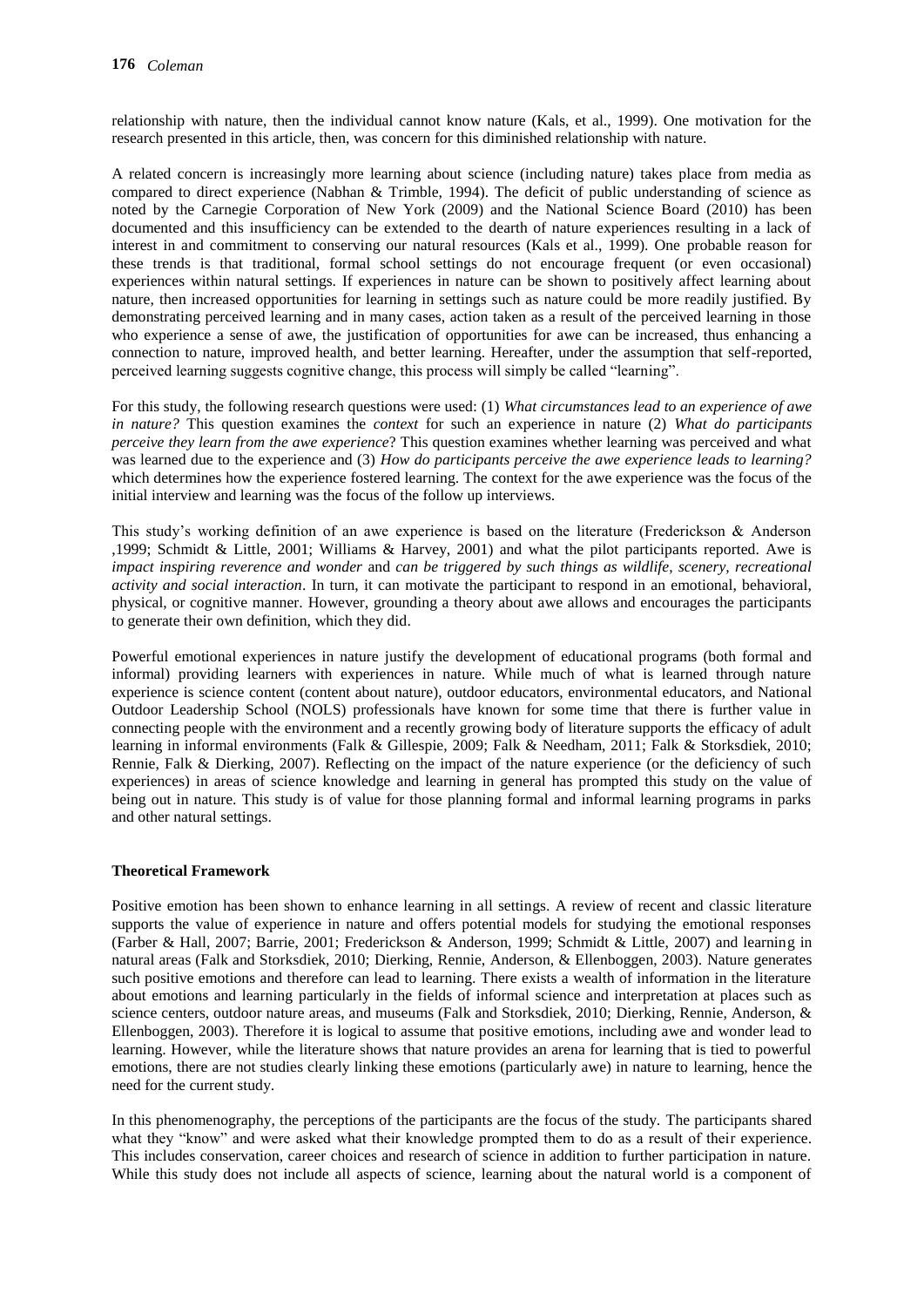learning science, and is referred to as science learning. This review includes literature in recreation, leisure studies (such as leisure in natural environments) and informal science literature since for this study, nature is the setting, or context.

Many studies indicate the importance of out-of-school (in this case, informal) learning as a connection to culture and nature, for personal leisure, and for recreation (Barrie, 2001; Falk & Gillespie, 2009; Falk & Needham, 2011; Falk & Storksdiek, 2010; Rennie et al., 2003; Rennie et al., 2007). However, as noted by Rennie and Anderson (2008), much of what we refer to as education today depends on formal education, which is education in a school with a formal curriculum. This tendency ignores the fact that most of our time is spent out of school, and that much learning takes place in less formal contexts. As a matter of fact, research shows that over a lifetime, *more* learning takes place in informal settings such as natural resource or historical interpretation sites (Miller, 2001; Falk & Needham, 2011) than in formal school environments.

In this article research addressing the inherent value of nature experience is discussed. In examining previous experiences, an understanding about what was felt and how that emotion motivated learning, specifically, *the role awe plays in learning* is sought. Figure 1 below illustrates how the literature addresses nature experience which elicits emotion resulting in learning.



Figure 1. The literature review components and their relationship to each other.

According to the literature, nature experience triggers emotions which engage meaning-making (Frederickson & Anderson, 1999; Schmidt & Little, 2001; Farber & Hall,2007; Barrie, 2001) by an individual. This study attempts to use the literature and interviews with individuals to illustrate the entire process illustrated above.

# **Nature Experience Motivates Learning**

The core question of this article is: *What is it about awe responses to nature that provides meaning and motivation to learn?* A review of the literature, including the research of Frederickson and Anderson (1999), Falk & Storksdiek (2010) and Barrie (2001), provides an entry point to the question, but what further research evidence links emotion with learning science?

Frederickson and Anderson (1999) researched the value of nature experiences for twelve women camping in the Boundary Waters (MN) and at the Grand Canyon. Journals written by the women showed the wilderness itself to be the basis for their emotion and spiritual inspiration. One of them described "the expansiveness of the landscape" (p. 21) as an important stimulus for her inspiration. Participants reported a motivation to learn more about the flora and fauna they encountered during their wilderness experience. In addition, Barrie's (2001) research indicated that meaning-making is a subjective depiction of an experience. While studying 80 adults in the Alaskan wilderness she categorized descriptions of the meaning made from their experience: personal, site and outcome. In addition, Farber and Hall (2007) conducted a study of 445 participants in Alaska and found descriptors in the following categories; wildlife, scenery, recreational activity, and social interaction. Falk and Storksdiek (2010) reported that cognition and emotion can be blended in a leisure experience which is determined by personal motivation and how the individual makes meaning. Their study of adult visitors to a leisure setting indicated that learning about science did indeed occur and was directly related to learner motivations. In their three year study of 191 adult visitors to a science center, they reported increases in overall learning of science due to motivation. The methodology allowed the participants to determine categories of descriptors.

#### **Emotion due to Nature Experience**

Emotions are caused by experiences and can induce motivation and meaning. An experience in nature is an event and the emotion inspiring *awe* is "the meaning of [the experience] to the participant" (Batcher, 1981).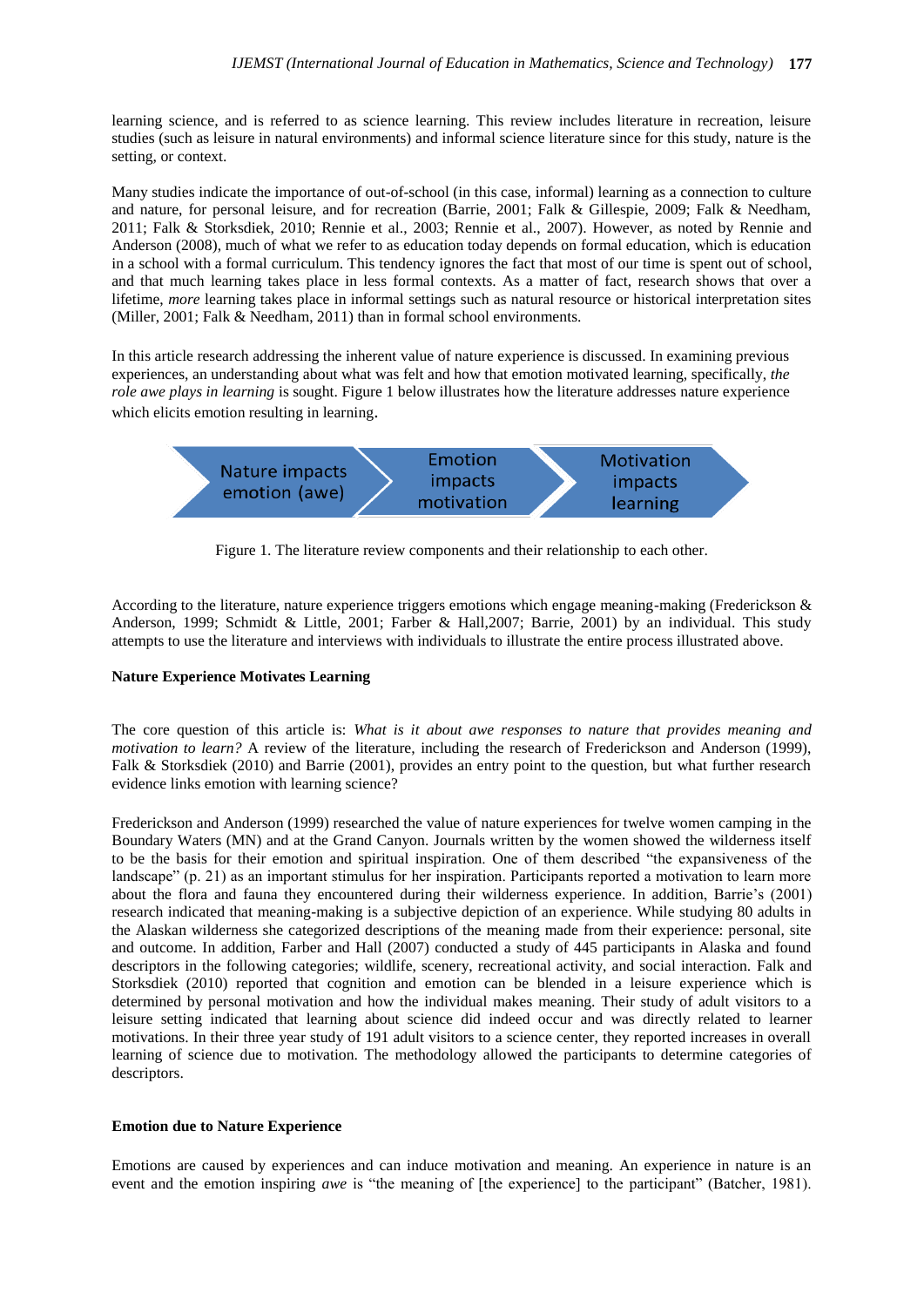Farber and Hall (2007) surveyed park visitors about a special experience they had in nature, the context of the experience and emotions resulting from the experience. Schmidt and Little (2007) determined that emotions can be beneficial and *caused by* nature. Further, emotions can be "peak experiences" (Panzarella, 1980; Maslow, 1964) which trigger intense happiness and well-being which can transfer to traditional learning environments. Panzarella's work reported that these peak emotions can be attributed to experiences and may be measured. Kals et. al.1999) tested emotion in nature and examined emotional affinity to nature. They determined that this affinity was enhanced by experience in nature. Schmidt and Little (2007) provided insights into experiences eliciting spirituality, specifically leisure experiences in nature. Their study indicated that "…experiences of leisure enabled the respondents to learn more about their self; to feel a sense of connection; and to experience a sense of freedom to do…" (p. 246). Their research sought to identify and understand an "indefinable" emotion (p.246). Schmidt and Little's phenomenography allowed for participants to define spirituality in their own way. Its similarity to the present study (as well as the fact that their study referred to awe specifically as an outcome of experience in nature) is very useful. In another relevant study, Farber and Hall (2007) described "influences on emotion during leisure experiences" (p. 251). These influences were scenery, recreational activity, wildlife, and social interaction. Each of these studies clearly ascribe importance to the *context* in which this emotion takes place. These researchers provide an impetus for a qualitative examination of the context of an experience of awe in nature.

The particular nature-induced emotion examined in this study is awe. Although the study of various emotions is readily found in research literature, the specific emotion *awe* and motivation or meaning-making due to awe are not found.

#### **Learning Triggered by Emotion**

Falk and Gillespie (2009) show that engaging the emotions of a learner can allow for construction of meaning from the nature experience. In addition, Loomis's (1996) non-empirical work examined research using theories applied to visitor learning at an interpretive site. It assessed learning programs and measured what visitors gained from an experience. The work by these authors encouraged research on experience in nature that would address problems such as those posed by this study. Improving learning and academic performance through nature may correlate with "increases in self-esteem, problem solving and motivation to learn", all attributes (1996, p. 41) of a person engaged with science content.

As it pertains to this study, Dierking and her colleagues (2003) proposed that learning is motivated by a desire to learn and derives from experiences out of the formal classroom, such as experiences of nature. In a recent study of adults, Falk & Storksdiek (2010) provide empirical support for learning science in informal settings and indicated that cognitive and affective growth factors persisted. Furthermore, motivation is often the impetus for cognitive growth and such growth is often measured in terms of resulting actions or behaviors. Deci, Vallerand, Pelletier and Ryan (1991) support this correlation in terms of "self determination". Evidence of the cognitive change for this study result in actions such as conserving, researching or spending more time in nature. In other words, participants who self-determined their learning supported the learning by what they did as a result of the learning. While the existing literature suggests elements or characteristics of nature experiences in which positive emotions are felt and addresses the effects of learning in informal environments, it does not address learning resulting from a positive emotional experience in nature, such as the awe moment.

# **Method**

This study seeks information about the phenomenon of awe and to generate a theory about nature experience by examining the perception of awe experience (Stark & Brown, 2007; Mertens, 1998; Glaser, 2004). It uses the constant comparative method with many sources of data; a phenomenography attempting to a ground a theory about participants' own definitions of awe. Both phenomenography and grounded theory seek to explore reallife situations, and involve much interaction (such as those gleaned through multiple interviews) between the researcher and the participant (Stark and Brown, 2007; Creswell, 2004); in the form of interviews and/or observations meant to elicit a wide range of stories (Gubrium and Holstein, 1998). To ensure the findings are not influenced by preconceived ideas, participants were involved in data analysis which increased the trustworthiness of the findings (Creswell, 2004). It is important to note the rationale and means for measurement of learning was borrowed from Arseneault's (1998) study in which self-reflection of knowledge was used to elicit learning in nature by adults (Gubrium & Holstein, 2002).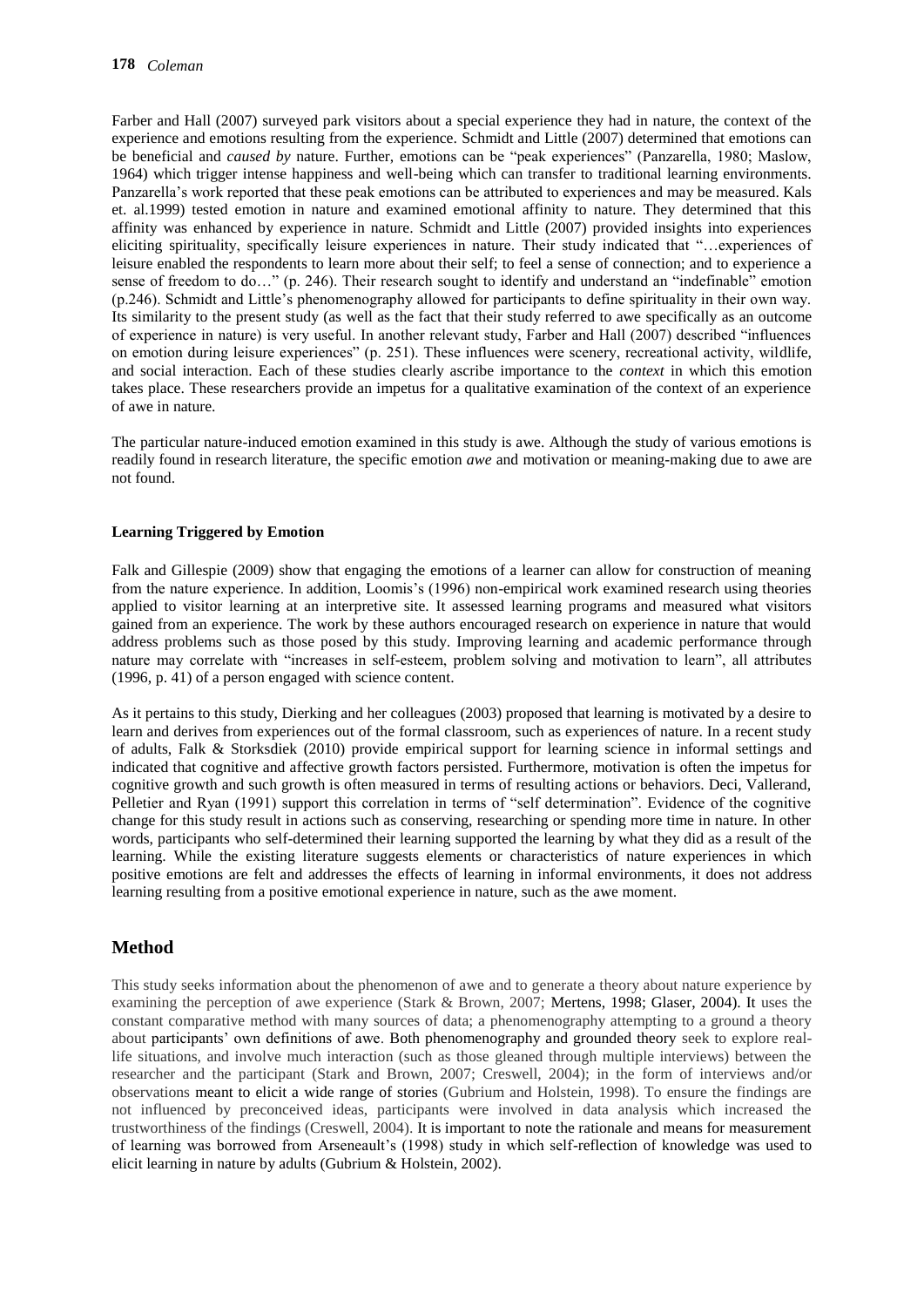The research instrument was designed and the participants and locations chosen so as to allow for the story of the awe-inspired nature experience to unfold (Glaser, 2004; Creswell, 2004). Data collection and analysis occurred simultaneously. After the pilot interview, the process of data collection consisted of an initial (main) interview and follow-up interviews (which took place within ten days and again six months later). The followup interviews targeted the component of learning and were conducted to clarify responses, inquire further about the participants' responses and allow for further refection by the interviewee if necessary (Mertens, 1998). Data were analyzed and further validated by member-checking and inspection by an independent reviewer (Dr. Elizabeth Barrie) upon conclusion of both initial and follow-up interviews (Glaser, 2004; Creswell, 2004).

#### **The Research Instrument**

The research questions (Gubrium & Holstein, 2002), and models from Barrie (2001) and Farber and Hall (2007) were used to develop the interview protocol. The protocol was an improvised, conversational method and was also guided by the pilot interview. Advantages of such a protocol allowed the participant to give their own description of the awe experience, or rather, tell their story in a conversational way, encouraging them to expand on their answers. Conversely, this protocol encouraged a vast amount of information and required much clarification via the follow up interviews. Given such a conversational method, several of the follow up questions may have been answered by the participants in their initial interview.

A test of the interview questions with 11 participants in a public setting (a restaurant) strengthened the process. Interestingly, it became apparent that a definition for awe was not necessary since all pilot study participants self-defined and explained their experience without a guiding definition. Elimination of several questions allowed the participants to describe their awe-inspiring experience without constraint. As a result of the field testing, the final questions, asked over (a maximum of three) interviews were:

*1)* (initial interview) *Please tell me about your most awe-inspiring experience in nature*. *2)* (follow-up interviews) *Did learning take place due to your awe experience in nature? Please describe* 

*it for me.*

*3) What, if anything was learned?* 

*4.) What, if anything, did you do as a result of your learning?*

These questions were augmented by prompts to add detail and examples (Barrie, 2001). The interviewees were encouraged to talk at length and in doing so, many participants shared information about learning in the initial interview. There were no time limits.

#### **Selection of Setting and Participants**

The pilot study provided insight that the target population might be better served in natural settings such as county parks rather than the public setting of the pilot interview. Targeting adult participants who were at a park when we first met is important for several reasons. First, those attending a nature park at various times of the day and week are likely to have had prior experiences in nature since I encountered them in the target setting (Lincoln and Guba, 1995). As Gubrium & Holstein (2002) suggest and Farber & Hall (2007) and Barrie (2001) model, while participants were purposefully sought out that fit the requirements for participation in this study, these individuals were self-selecting to be in this space at this time and do not represent the entire population. In addition, those at parks were more likely to elaborate due to the tone of leisure involved in their activity.

The study population consisted of adults because adults are a rich source of *memories* related to learning (Falk and Needham 2011; Miller, 2001). The sample population consisted of adults (at least 21 years old) able to report having had an awe-inspired nature experience that they were willing to share. The sample included sixteen to twenty-three individuals in each park (Table 1). I approached 72 individuals and interviewed a total of 71 adults; 35 males and 36 females with a mean age of 44. One declined to participate as there was no financial reward. Another initially declined to participate as she "did not have an awe experience", yet changed her mind after thinking about it. The demographics of the sample reflected the demographics of the neighboring townships in age and ethnicity. The study population consisted of 98% White, .050% Hispanic or Latino, .025 % Asian, .025% Pacific Islander, .012 % African American, .012% Native American, .012%, Indian (Scholtz, personal report, 2008) and while the population of this study was targeted, the population studied did represent the surrounding counties.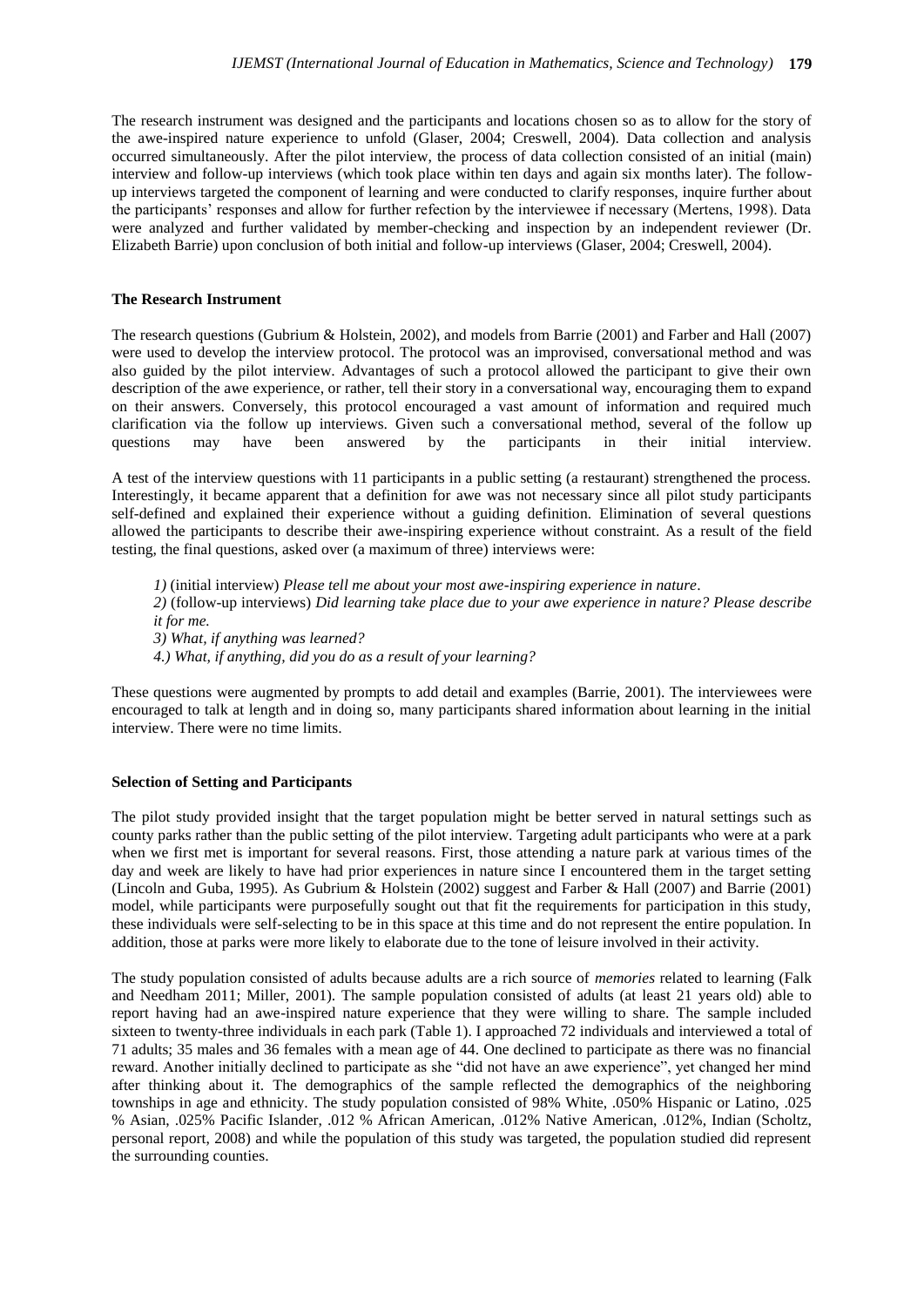Visitors to the parks were selected between 0800 and 2100 in the month of June, with no interviews conducted after dusk. Research was conducted using cluster sampling at random areas of the park in order to achieve the greatest degree of representation possible (Mertens, 1998; Lincoln & Guba, 1995)). An important parameter of phenomenography and grounding a theory is the establishment of trust (Gubrium & Holstein, 2002, Lincoln & Guba, 1995). Thus my approach to

| Table 1. Participant demographics at each of four study sites |            |         |       |            |
|---------------------------------------------------------------|------------|---------|-------|------------|
|                                                               | Fallasburg | Seidman | Kirk  | Rosy Mound |
|                                                               | Park       | Park    | Park  | Park       |
| Number of females age 21-44                                   |            |         |       |            |
| Number of females age 45-82                                   |            |         |       |            |
| Number of males age 21-44                                     |            |         |       |            |
| Number of males age 45-82                                     |            |         |       |            |
|                                                               | 23         |         | I h   | Iб         |
|                                                               |            |         | Total |            |

# **Data Collection**

71 individuals were interviewed about their awe experience. Forty-three of these individuals were also interviewed about learning related to their awe experience. All of the initial interviews were audio recorded. The most popular areas of the parks were targeted rather than approaching visitors as they entered or exited the park. An individual or groups were asked if one member of the group would be willing to discuss a recollected awe experience in nature. Of those approached, all but one were willing to participate in the interview. These participants were asked to fill out a consent form (including contact information) prior to the interview. By consenting, they agreed to follow-up interviews and stated which method of contact (phone or email) they preferred. For 34 of them, email was the preferred method of contact for subsequent interviews. The others listed phone numbers for follow-up contact which took place within ten days and then again six months later. Interviews took an average of 11 minutes and ranged from four to 47 minutes in duration.

The data was transcribed using only the first name, age, and gender of the person interviewed, per the consent form. Each tape was analyzed a minimum of two times and extensive notes were taken to assure a thorough record of what was said. The process allowed necessary prompts and explanations as well as additional questions for the follow-up interview. After the transcription, the audio tapes were destroyed. Within ten days and then again six months after the initial interview, follow-up interviews were conducted with 43 individuals in order to determine information about learning, and then to validate my interpretation of their initial stories and further probe their experience.

The follow-up interviews included the questions: "In the previous interview you said….did I understand your story correctly?", and "What, if anything, was learned due to your awe experience?" Due to the conversational nature of the process, some participants had already answered the follow-up questions during the previous interview. For those where this information was lacking, they were asked, "What evidence do you have that learning took place?" and "What did you do as a result of your learning?" All but six of the follow-up interviews were documented via email while these six were conducted via phone and transcribed. A total of 113 interviews took place with the 71 participants, which provided for saturation of data and a greater sense of validity. Farber and Hall (2007) and Barrie (2001) conducted interviews with 445 and 80 visitors, respectfully.

#### **Data Analysis**

Data was analyzed using the constant comparative method of Strauss and Corbin (1990). This method consisted of journaling ideas about codes, sorting, and writing up the codes so as to continually search for themes and to maintain integrity of the participant stories and resulting data rather than bias the interpretation with my own perspectives. Journaling while gathering data allowed for clarity and comparison. In order to make the necessary conceptual leaps from raw data to explain the research in the context in which it was examined, this was an essential step of analysis. This process led to relevant coding and sorting of the data. Analysis of five sources of data took place. These sources were recordings of initial interviews, transcriptions of those interviews, followup interviews, researcher journals, and thoughts written and sent via email by participants after the follow up interview. The data segments pertinent to the current study are phrases, quotes, or portions of transcribed text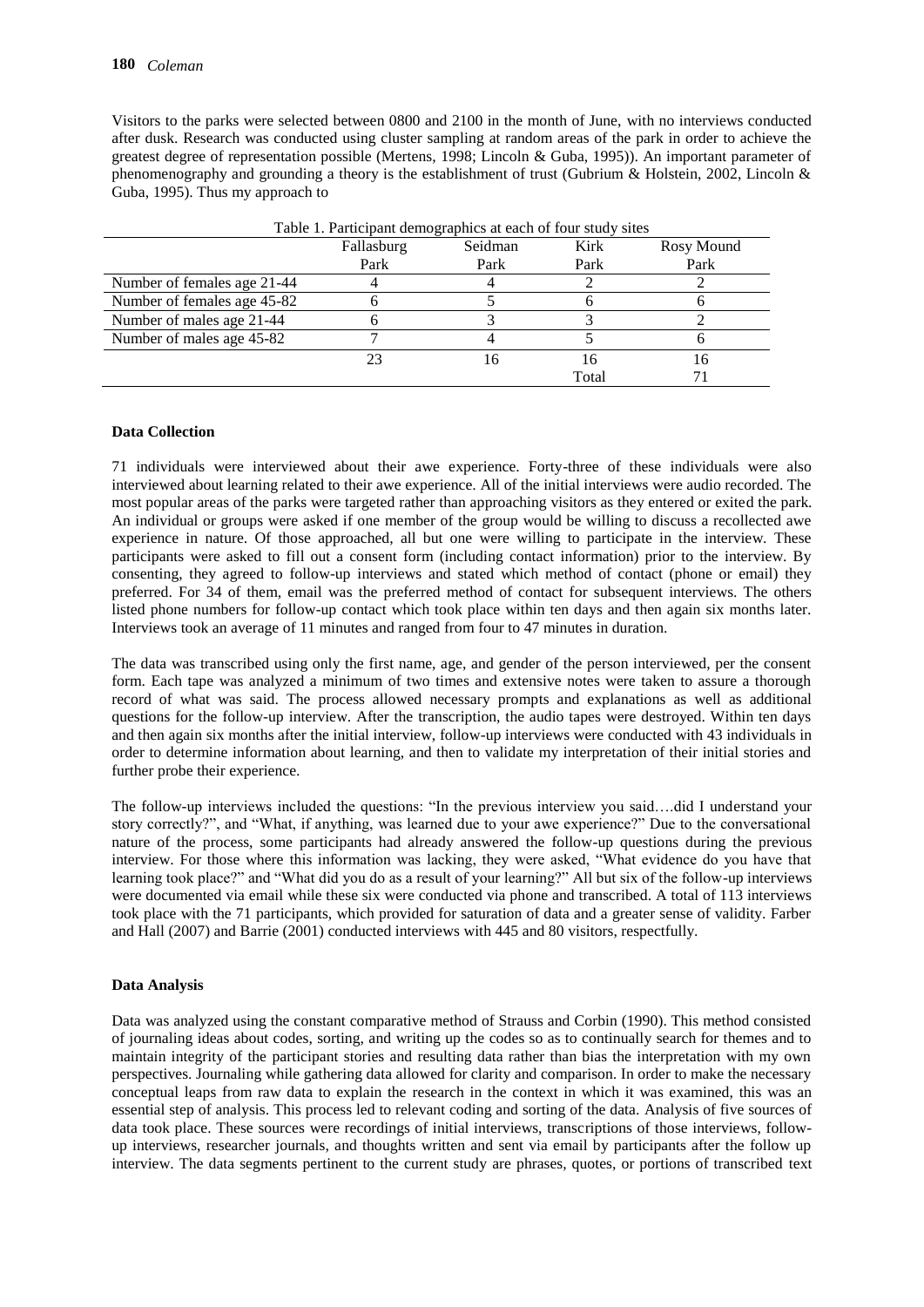that provide meaning within the scope of one thought or idea. Constant comparison of the data ensured reliability of the analysis and guided follow-up with participants to clarify interpretation of participant's words.

After the in-vivo segmentation there were patterns that emerged through continual reduction and interpretation to formulate the matrices (Creswell, 1994; Glaser, 2004). The matrices are provided in the findings section. When all of the transcripts were coded, the data were re-evaluated and groupings made based on the research questions. Steps taken were as follows: open coding, in which data segments were coded line by line according to the interview questions and to the research questions. Then axial coding was conducted in which data were placed into multiple categories when suitable. For example, coding of an interview with a 41 year old man as he talked about an awe experience in Yellowstone National Park and Grand Canyon provided an experience of the *processes of nature* (research question 1). Furthermore, *authenticity* (research question 2) emerged from the last two lines of text. Statements and phrases in italics indicate raw data from the participants. " *I could see nature in process. I became an Earth Science Major and the learning I did connected to my curriculum, which allowed me to learn. I was able to fit it all in with my curriculum. If I had not had those experiences I would not have chosen that as my career path."*

All of the data (grouped by descriptor of the awe experience, and also learning) were delivered to an independent reviewer, Dr. Elizabeth Barrie. Dr. Barrie judged the validity of the summaries and categories. Selective coding (theoretical sampling) delimited the study (Glaser, 1998; Strauss & Corbin, 1998). The exact coding was later verified by referring continually to researcher journals. In addition, follow-up interviews validated the interpretation and understanding of the data.

#### **Trustworthiness**

In order to ensure credibility and to establish a link to the literature, persistent and repetitive observation and interaction with the data were used. In order to develop dependability and authenticity the data were read and reread for consistency, and the data was distilled to ensure conformability. In addition to further develop the phenomenon of awe, corroboration with the independent researcher and journaling to maintain awareness of researcher bias, allowed the participants' experiences to speak for themselves (see Table 3). Possible limitations in the study were continually examined and addressed in order to enhance transferability of the results (Glaser, 1992; Lincoln & Guba, 1995)

#### **Possible Limitations of the Study**

Researchers have personal views on the subjects of nature experience and learning and the topic determining their research direction. There are steps to minimize bias and to increase the rigor of this study. For example, when interpreting the participants' responses, the researcher's understanding of the responses was provided to the participants to clarify any misrepresentation and the perception of the independent researcher was called upon in all stages of data analysis. These steps helped to clarify any inappropriate coding or bias. Due to its scope, this study is delimited to adults visiting natural areas where they were asked about a recollected experience and learning. This study involves participants' recall of the experience and content and may be impacted by the passing of time. Dierking et al. (2007) and Rennie (2010) posit that self-determined learning in adults is an *appropriate measure of learning* and a phenomenography is an appropriate method of study. In addition, the researcher's own learning in nature has been shaped by personal experience. It is anecdotally clear that the current culture has a diminished relationship with nature that impacts the opportunity to learn from the awe experience. As a veteran teacher and past Director of Outdoor Education, the researcher is uniquely positioned for such as study. While these experiences provide knowledge, awareness and sensitivity for the challenges associated with this study, they do impact researcher bias. In addition, the interviews conducted over a period of six months, while they may give perspective on long term memories, were conducted in a variety of formats; face to face for the initial interview and either email survey or phone interviews (per the participant) for the follow up interviews might limit the study.

#### **Results**

These findings are summarized and reflect the order of the research questions, namely the descriptions of the circumstances that led to an awe experience in nature and whether and how the participants believed that awe in nature led to learning.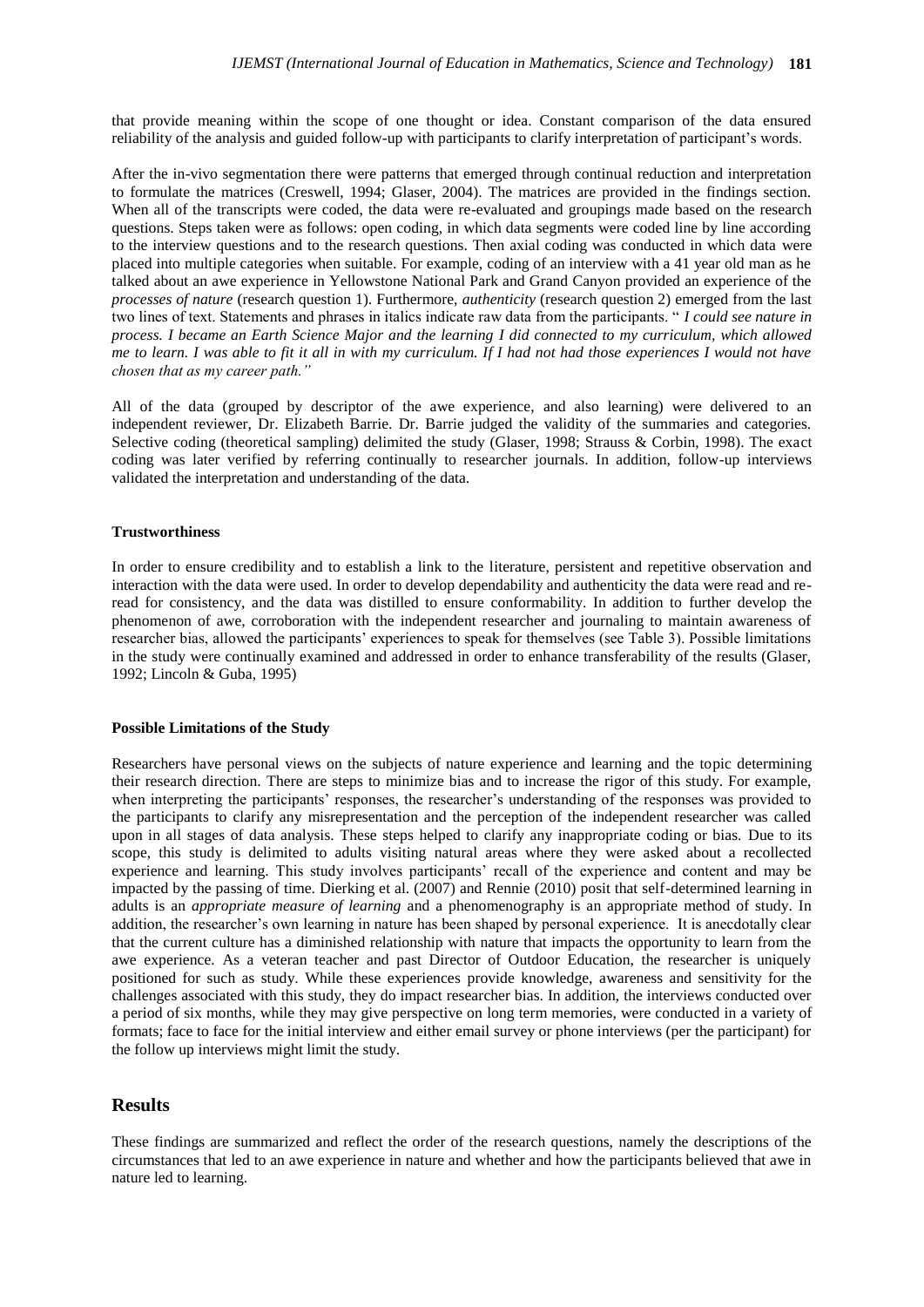### **Research question 1: circumstances leading to an awe experience in nature**

As Barrie, (2001), Schmidt and Little (2007), Kals et al.(1999) and Farber and Hall (2007) indicate, there is value in descriptions of participant experiences as they provide a context for understanding what elicited the experience. While Barrie (2001) and Farber and Hall (2007) found the following categories of descriptors; personal, site and outcome and wildlife, scenery, recreational activity, and social interaction, respectively, the grounded theory approach encouraged the participants to determine their own categories of descriptions. In order to determine the context of the awe experience, the interviews sought a description of the awe experience and the characteristics or context of such an experience.

Although awe is intangible, the 71 participants in this study fully understood what this experience meant without a definition provided for them. They were able to describe the moments that led to awe and these descriptions are represented here. Multiple descriptors were used by each participant and variations provided a picture of the triggers, the context of awe and the context of their nature experience (see Table 2). The most frequent elements or descriptors used were seeing the "grandeur" or feeling the "vastness" of the environment (N=38%), experiencing "peacefulness/solitude" (N=29%), feeling a sense of "authenticity" and "understanding"  $(N=24\%)$ , "sensing" the divine/spiritual  $(N=24\%)$ .

Characteristics were allowed to emerge from the transcripts of research question one as data was gathered and without bias from previous studies. Participant descriptions of their awe experience (research question one) such as *grandeur, processes of nature* and *wildlife* and evidence of these descriptions were extracted using the constant comparative method (Glaser, 2004). One suggestion the independent reviewer made was to enhance the concepts of "authenticity" and the importance of "place". The following descriptions were validated by the participants in subsequent interviews, and are listed by frequency. Examples are also provided in Table 2.

| seeing grandeur or feeling<br>of<br>vastness<br>the<br>the<br>environment $(N=38%)$ | A 54 year old man shared: "seeing the stars from that vantage point-the milky<br>way in such <i>splendor</i> . I am in awe of the long term processes. The glacier has<br>been there tens of thousands of years"                                                                                                                                                                |
|-------------------------------------------------------------------------------------|---------------------------------------------------------------------------------------------------------------------------------------------------------------------------------------------------------------------------------------------------------------------------------------------------------------------------------------------------------------------------------|
| experiencing<br>peacefulness/solitude<br>$(N=29%)$                                  | A 50 year old man stated: "It is impressive and unexpectedly serenenature at<br>its best; grandeur and simple serenity. It felt like a holy place to me. We felt<br>violated when someone else showed up. I researched geology and the spring<br>itself. I was curious to find out what led to this spring"                                                                     |
| of<br>feeling<br>a<br>sense<br>authenticity<br>and<br>understanding $(N=24%)$       | A 35 year old woman responded by saying: "I had just read the story behind this<br>area and wanted to see what it was all about. I was amazed at the beauty and<br>how it was so much more meaningful because I knew about its history. I was<br>able to learn about it because I had seen it in a different light and was able to<br>apply what I knew about it from reading." |
| sensing<br>the<br>divine/spiritual $(N=24%)$                                        | A 35 year old man shared: "I experienced depression. The following spring I<br>trained for an adventure race. I was alone by myself and experienced spring in<br>the woods. It was a rebirth I learned the value of the healing power of nature. "                                                                                                                              |
| discovering a place that<br>was<br>novel/different/surreal<br>$(N=23%)$             | A 53 year old man shared: "It gave me a different perspective than I got here<br>(Greenville, MI). It makes the brain percolate differently than it does in a day to<br>day world.                                                                                                                                                                                              |
| experiencing<br>seeing<br>or<br>wildlife $(N=18%)$                                  | A 77 year old man reported: "Seeing a baby fox at its denthere were four<br>babies sitting around the den. This was 15 years ago and I still remember it."                                                                                                                                                                                                                      |
| witnessing pristine beauty<br>$(N=13%)$                                             | It was so pristine and beautiful. I was inspired by the area and wanted to spend<br>time in the mountains and protecting the area (Spoken by a 45 year old woman)                                                                                                                                                                                                               |
| experiencing<br>physical<br>challenges $(N=8%)$                                     | A 61 year old man shared: "The weather was amazing and changingpowerful.<br>I did not feel the danger of the weather or of the mountain because it was so<br>seductively beautiful. It was a huge physical challenge and the most satisfying<br>experience of my life."                                                                                                         |
| experiencing<br>heightened<br>senses $(N=6\%)$                                      | A 68 year old woman told me: "We were on a high ridge and there was a<br>profuseness of wildflowers. Everyone was quiet. It was overloading our senses-<br>a scenic and hearing overload. I sensed that all were feeling the same sense of<br>awe at the same time."                                                                                                            |

Table 2. Frequencies of awe descriptors and examples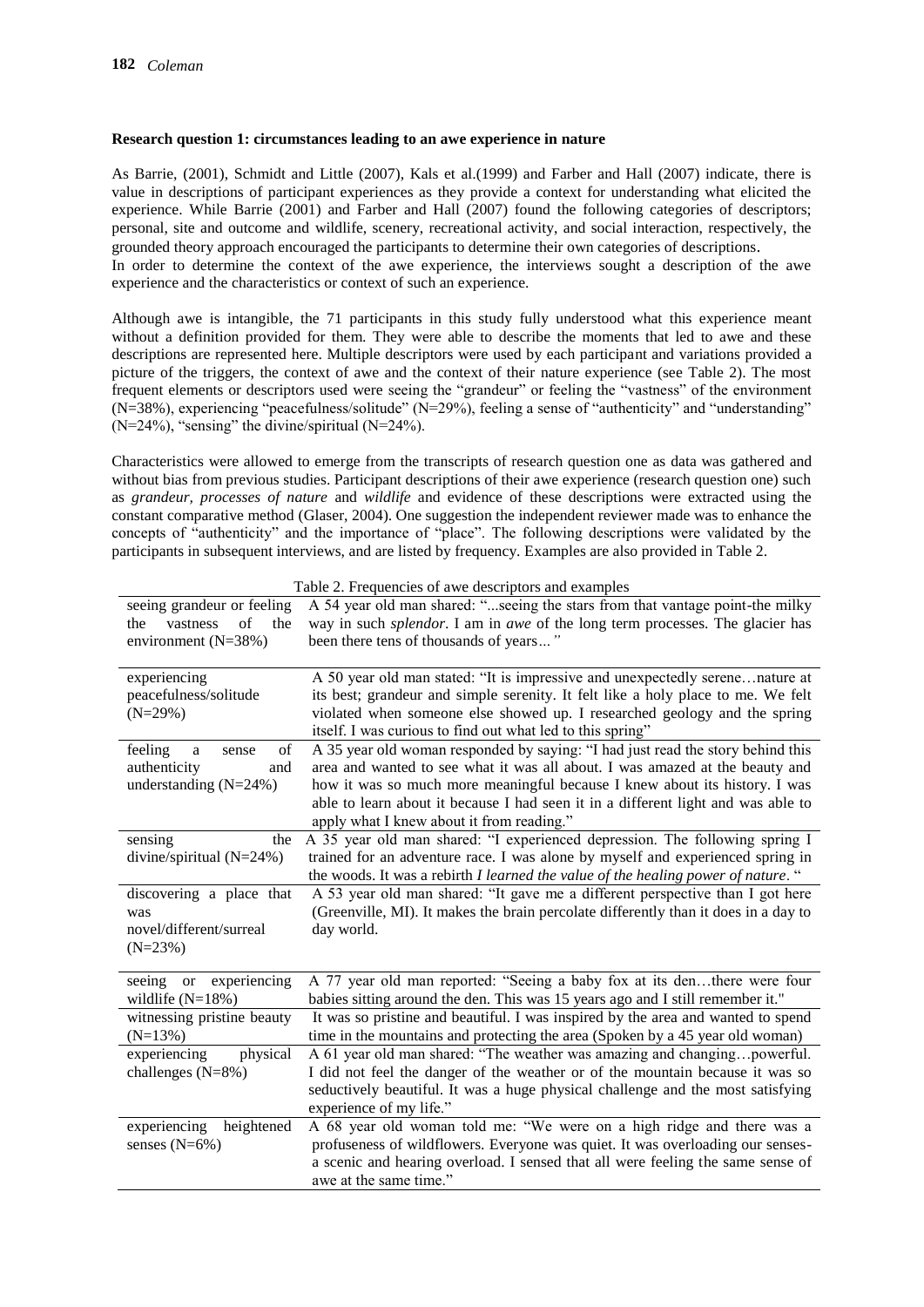2007) surveyed park visitors about emotions resulting from their experience. Schmidt and Little (2007) determined that emotions can be *caused by* nature while Kals et. Al. (1999) examined emotional affinity to nature. Falk and Storksdiek (2010) reported that cognition and emotion can be blended in a leisure experience which is prompted by personal motivation and how the individual makes meaning. The present study went on to determine that nature affinity was enhanced by experience in nature and to further develop the theory that emotions are caused by experiences and can induce motivation and meaning. The motivation and meaning examined in this study further support the additional aspect of learning due to the experience in nature.

### **Research question 2: perceived learning**

In the initial interview, participant responses pertaining to research question number two or *what was learned* yielded the following summarized data. Highlights of Table 3 are as follows; of the responses, 98.6% (70/71) perceived that there was learning related to their awe experience. Some respondents indicated that they "could not help but learn" and some indicated learning student-like behavior or learning about one-self (N=26%). Participants reported making sense of and understanding *specific content*, such as dune formation, astronomy, habitats, calderas, red buds, dogwoods, the "let-burn" policy, and insect life cycles. Most frequently reported content includes geology ( $N=35.2\%$ ), processes of nature (different from patterns of nature) ( $N=23.9\%$ ) and conservation (N=21.1%). Items such as appreciation, awe, respect, connection and admiration totaled 27%. This information is graphically represented in Table 3.

Of note, twenty-six % of the follow-up participants noted that they learned, "how to be (a) learner"(s), learned what "kind of learner" they are, or learned but "did not feel like (they were) learning." Learning can be "sneaky," fun and some of the best learning can take place when the learner does not feel like he or she is "being taught." As a matter of fact, 14 % of the individuals described going into a science teaching career due to their awe experience. For example, a 53 year old male told his story about a hiking trip and recalled the processes of nature *" I am curious about how all of this stuff works. To study it gives you an idea of how it all works together. It helps seeing school stuff in real life. If you love something you want to make it better."* This participant then went on to share that he became a science teacher as a result of this experience.

Participants indicated that their experiences enhanced their learning or motivation to learn, and they used words associated with learning (research question two) such as "motivated" or "curiosity" or "making sense of my sixth-grade science book". A cross analysis of what was learned was completed after repeated examination of the data and the research questions. Main categories of typology of learning were; 1) student-like behavior 2) an appreciation of nature, not necessarily with a behavior change 3) science content such as that described previously and 4) a conservation behavior change. Much overlap occurred across each category. The analysis illustrated in Table 3 determined patterns of what was learned in terms of the elements of the awe experience or rather the frequency in which participants described their awe experience using each element, and what they had learned. This information is summarized below.

A summary of Table 3 depicts the following main points:

- A. Elements of student-like behavior such as a desire to learn and learning about self were largely fostered by awe experiences in which novelty and peacefulness were present. Awe experiences in which "senses" were the main descriptor did not foster student-like behavior.
- B. An appreciation of nature was largely presented: grandeur, peacefulness and solitude and the challenge of nature brought about learning about self, appreciation, respect for nature, a connection to nature, a desire to learn, an understanding of the healing power of nature, awe and respect and recognition of natural beauty, according to the participant explanations. However, and interestingly, the element of "senses" was not linked to an appreciation of nature.
- C. It is important to note when participants referred to natural science content, links between all of the descriptors or elements of their awe experiences provided some sort of learning in this category. Wildlife, geology, history, habitat, life cycles, geography, processes of nature, in addition to astronomy with the exception of challenge which promoted a desire to learn. While overlap did occur, the percentage of participants using these descriptors was very high. For example, 82% of participants describing their awe experience using peacefulness, solitude gave natural science content as "what was learned" and shared seven different science content topics.
- D. With the exception of the element divine/spiritual as a descriptor, the awe experience elicited conservation behavior changes and about one's self and one's role in nature. One female participant shared "*I hear the frogs, crickets, birds and noises of the evening. These are my favorite sounds and I*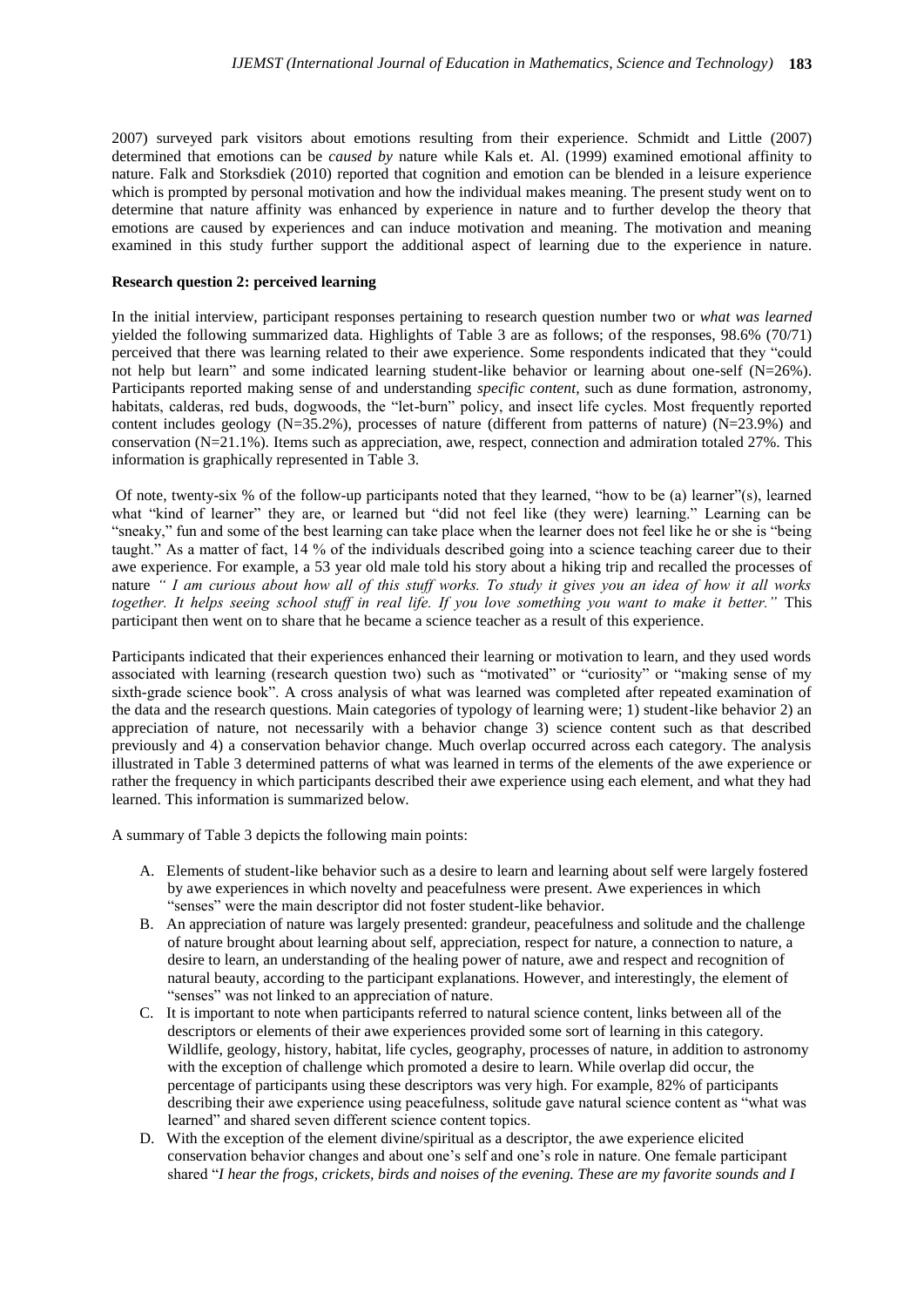*am grateful for them. I have a sadness if I cannot hear them. I have a personal commitment to enjoy the outdoors more-a conservationist thinking green. I have become a steward of the environment."*

| Table 3. Cross analysis of patterns of the typology of learning, elements promoting learning, what was learned |                                                                                                                                                                                                                                                                                                                                                               |                                                                                                                                                                                                                                                                                                                                              |  |  |
|----------------------------------------------------------------------------------------------------------------|---------------------------------------------------------------------------------------------------------------------------------------------------------------------------------------------------------------------------------------------------------------------------------------------------------------------------------------------------------------|----------------------------------------------------------------------------------------------------------------------------------------------------------------------------------------------------------------------------------------------------------------------------------------------------------------------------------------------|--|--|
| <b>Typology of Learning</b><br>*Overlap occurred,<br>therefore % were not                                      | Element that promoted the learning and %<br>frequency when crossed with specific<br>descriptor of experience                                                                                                                                                                                                                                                  | What was learned                                                                                                                                                                                                                                                                                                                             |  |  |
| calculated here                                                                                                |                                                                                                                                                                                                                                                                                                                                                               |                                                                                                                                                                                                                                                                                                                                              |  |  |
| A. Elements of<br>student-like<br>behavior                                                                     | Novel/different/surreal (N=25%)<br>$\bullet$<br>Peacefulness (N=25%)<br>$\bullet$<br>Beauty/pristine (N=13%)<br>٠<br>Authenticity/understanding $(N=13%)$<br>$\bullet$<br>Challenge (N=6%)<br>$\bullet$<br>Divine/spiritual (N=6%)<br>Grandeur $(N=6\%)$<br>٠<br>Wildlife $(N=6\%)$                                                                           | Desire to read about natural science<br>Desire to learn<br>Learning about self<br>Desire to learn<br>Skills and activities<br>Learning about self<br>Desire to learn<br>Seeing nature as a child<br>Desire to learn<br>Desire to learn<br>Desire to learn                                                                                    |  |  |
|                                                                                                                | Category not fostered by elements of student-like behavior is: senses                                                                                                                                                                                                                                                                                         |                                                                                                                                                                                                                                                                                                                                              |  |  |
| <b>B.</b> Elements of an<br>appreciation of<br>nature, not<br>necessarily with<br>a behavior<br>change         | Grandeur (N=57%)<br>$\bullet$<br>Peacefulness/solitude<br>$\bullet$<br>$(N=57%)$<br>Challenge (N=31%)<br>$\bullet$<br>Authenticity/intangible becomes<br>$\bullet$<br>tangible $(N=19%)$<br>Novel/different/surreal (N=19%)<br>٠<br>Beauty/pristine (N=19%)<br>٠<br>Wildlife $(N=19%)$<br>٠<br>Divine/Spiritual (N=13%)<br>٠                                  | Learning about self<br>Appreciation<br>Respect<br>Connection to nature<br>Desire to learn<br>Learning about self<br>Appreciation<br>Healing power<br>Learning about self<br>Awe and respect<br>Appreciation<br>Natural beauty<br>Learning about self<br>Learning about self<br>Learning about self<br>Desire to learn<br>Learning about self |  |  |
| Categories not represented here are: "senses".                                                                 |                                                                                                                                                                                                                                                                                                                                                               |                                                                                                                                                                                                                                                                                                                                              |  |  |
| $\mathbf{C}$ .<br><b>Natural</b><br><b>Science</b><br>Content                                                  | Peacefulness/solitude (N=82%)<br>$\bullet$<br>Grandeur (N=67%)<br>$\bullet$<br>Wildlife $(N=63%)$<br>Authenticity (N=50%)<br>$\bullet$<br>Novel/Different/<br>$\bullet$<br>Surreal (N=50%)<br>$\bullet$<br>Divine/spiritual (N=44%)<br>$\bullet$<br>Senses $(N=38%)$<br>$\bullet$<br>Beauty/pristine (N=25%)<br>$\bullet$<br>Challenge $(N=13%)$<br>$\bullet$ | Wildlife<br>Geology<br><b>History</b><br>Habitat<br>Life cycles<br>Geography<br>Processes of nature<br>Processes of nature<br>Geology<br>Habitat<br>Learning about wildlife<br>History<br>Geology<br>Habitat<br>Processes of nature<br>Geology<br>History<br>Geology<br>Learning about wildlife<br>Habitat<br>History                        |  |  |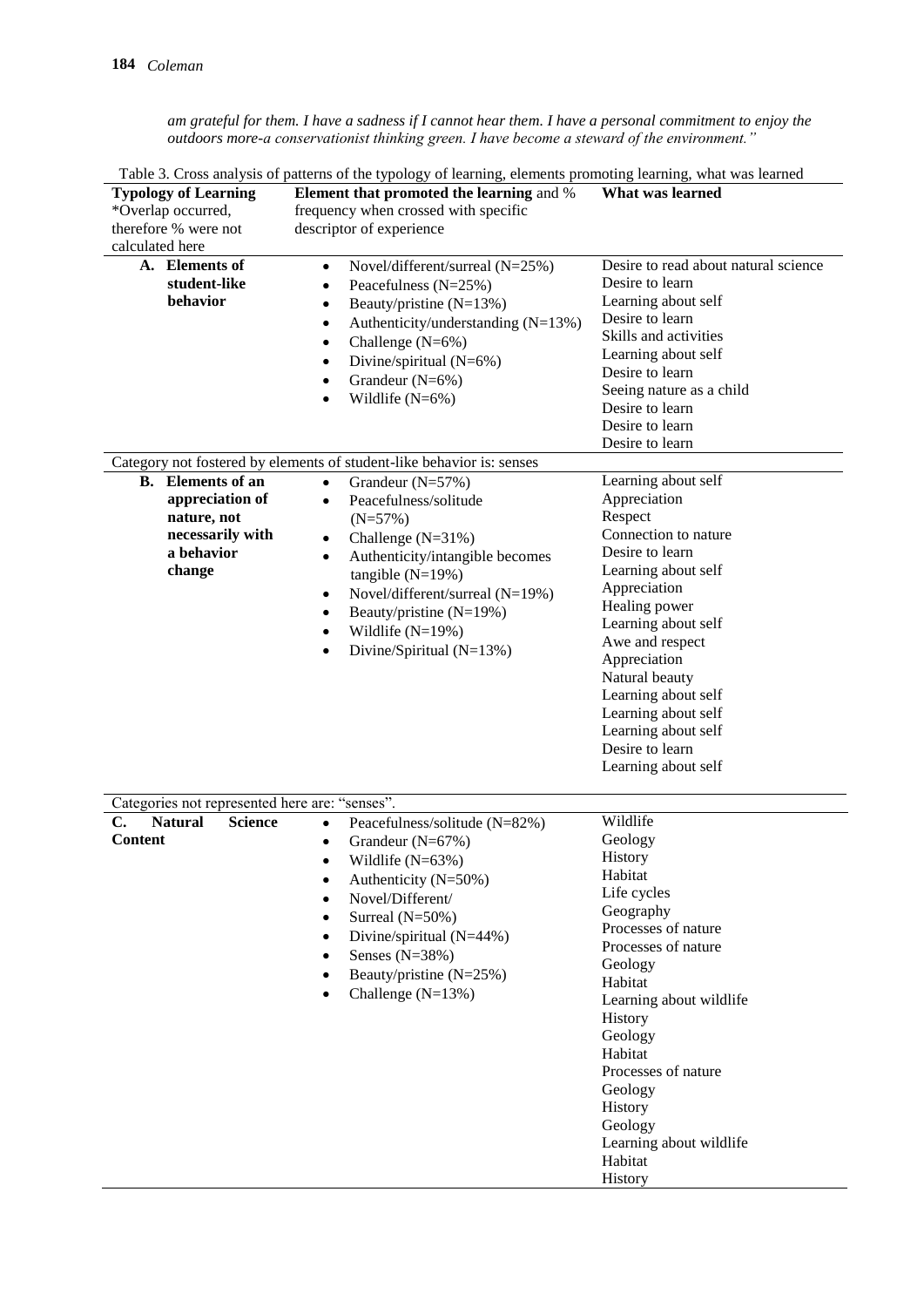| Processes of nature     |
|-------------------------|
| Geology                 |
| Wildlife behavior       |
| Wildlife identification |
| <b>History</b>          |
| Geology                 |
| Processes of nature     |
| Astronomy               |
| Habitat                 |
| Geology                 |
| Habitat                 |
| Processes of nature     |
| Desire to learn         |

All categories provided some sort of learning about *content*, with the exception of "challenge" which promoted a desire to learn.

| <b>D.</b> Conservation skills or<br>desires | Grandeur $(N=44\%)$<br>$\bullet$<br>Beauty/pristine $(N=31\%)$<br>$\bullet$<br>Wildlife $(N=25%)$<br>$\bullet$<br>Novel/Different/Surreal $(N=19%)$<br>$\bullet$<br>Senses $(N=19%)$<br>٠<br>Peacefulness, solitude $(N=19%)$<br>$\bullet$<br>Authenticity $(N=13\%)$<br>٠<br>Challenge $(N=6\%)$<br>$\bullet$ | Conservation<br>Learning about self<br>Environmental issues<br>Environmental policy<br>Conservation<br>Earth as cradle of civilization<br>Desire to learn<br>Desire to learn<br>Desire to learn<br>Learning about self<br>Desire to learn<br>Learning about self |
|---------------------------------------------|----------------------------------------------------------------------------------------------------------------------------------------------------------------------------------------------------------------------------------------------------------------------------------------------------------------|------------------------------------------------------------------------------------------------------------------------------------------------------------------------------------------------------------------------------------------------------------------|
| T <sub>1</sub>                              | 1.11<br>$\cdot$ $\alpha$ $\cdot$ $\cdot$<br>$\sim$ $\sim$                                                                                                                                                                                                                                                      |                                                                                                                                                                                                                                                                  |

Element not related to conservation skills or desires is "divine/spiritual"

#### **Research question 3: how the awe experience leads to learning**

What the literature lacks is data about how the awe experience leads to learning re this study is important in order to examine such a connection between experience in nature, emotion and resulting learning. In addition to being asked about whether learning took place in the follow-up interview 43 participants were asked to describe *evidence* of learning. This question garnered information about *how* the awe experience led to learning and of note, the participants equated this with *action or behaviors as a result* of the learning. All but two participants were able to give evidence of their learning (those two, however, gave evidence for a change in conservation behavior rather than increased learning---which could be considered learning.). The evidence consisted of motivation to learn and to research topics online as well as to "spend more time out-of-doors learning," in addition to a desire to "teach others" what they had learned. Themes pertaining to research question three were extracted from the interviews are as follows; 37% researched media, 33% studied and/or monitored nature, 21% chose to teach others, 14% pursued a career in the field and 12% worked for or volunteered in a nature group. Results are summarized in Tables 4 and 5. Some overlap occurred.

|  |  |  | Table 4. How the awe experience leads to learning and examples |  |  |
|--|--|--|----------------------------------------------------------------|--|--|
|  |  |  |                                                                |  |  |

| motivation/curiosity $(N=30\%)$                      | "It made me want to read more about it and maybe ask<br>someone who knew what they were. Now I remember |
|------------------------------------------------------|---------------------------------------------------------------------------------------------------------|
|                                                      | those mushrooms and can tell others." (a 36 year old                                                    |
|                                                      | woman)                                                                                                  |
| student-like behavior $(N=26%)$                      | "I learned about myself as a learner. I now had a desire to                                             |
|                                                      | read and to learn, It gave me an interest in science," (a 22                                            |
|                                                      | year old woman)                                                                                         |
| application of knowledge; a need to know in order    | A 54 year old woman shared "I wanted to remember how                                                    |
| to "teach" another, to use a particular skill, or to | it all worked so I could teach my husband about what I                                                  |
| share with others in some way $(N=22%)$              | experienced."                                                                                           |
| a desire to preserve/conserve/improve personal       | A 36 year old woman stated "I think the power of the                                                    |
| behaviors pertaining to preserving/conserving;       | beauty inspired me to personally do a better job taking                                                 |
| $(N=22\%)$                                           | care of the planet and made me realize that I have the                                                  |
|                                                      | opportunity to help others see their responsibility to the                                              |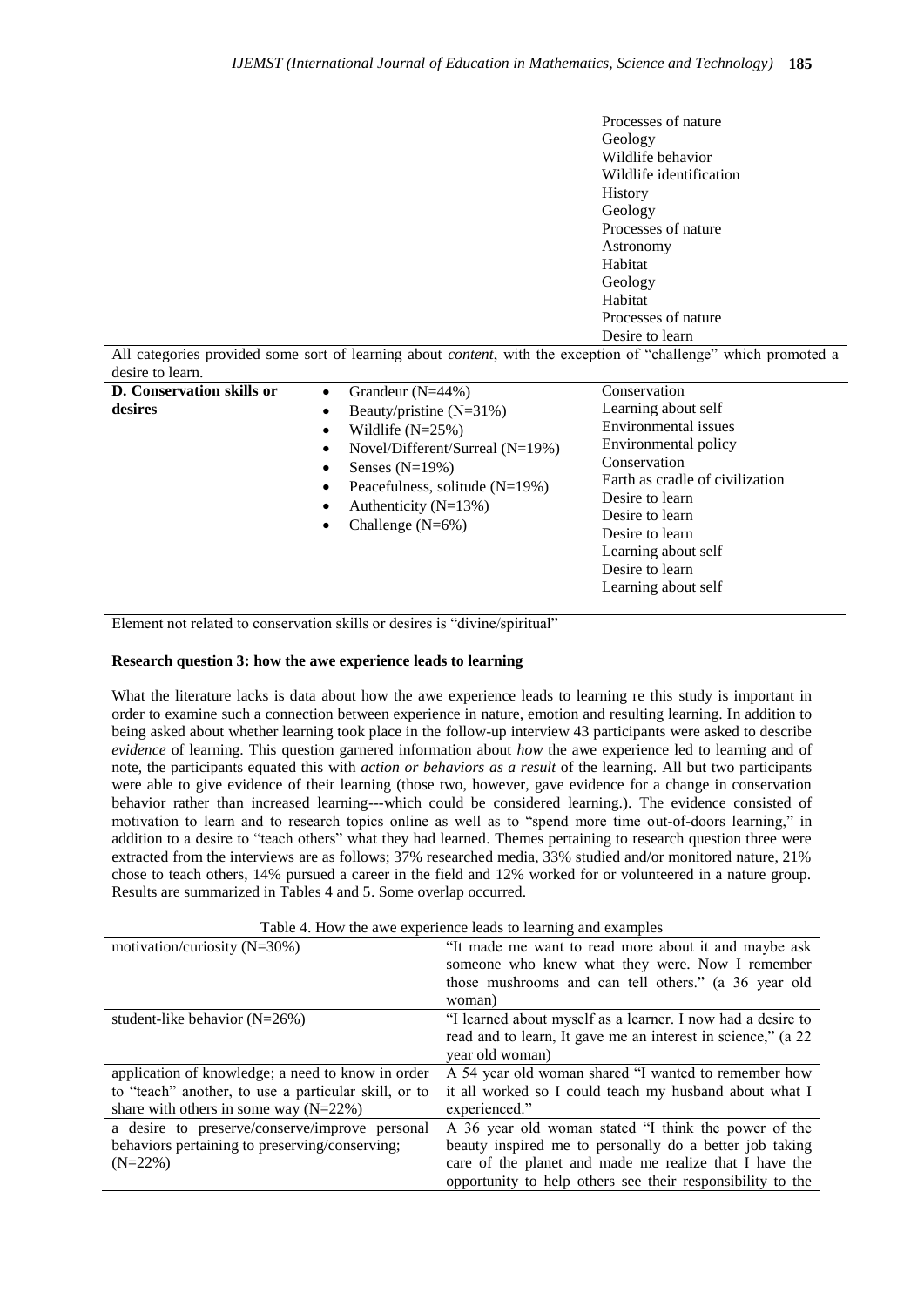|                                            | environment. For a possibly jaded world traveler, the<br>experiences gave me new insight and a clear mission."                                                                                                                                                                                                                  |
|--------------------------------------------|---------------------------------------------------------------------------------------------------------------------------------------------------------------------------------------------------------------------------------------------------------------------------------------------------------------------------------|
| it was learning in and of itself $(N=13%)$ | When prompted about "real learning rather than<br>motivation to learn" (follow- up interview), a 54 year old<br>male shared "it did not motivate me to learn—it was<br>learning in and of itself.                                                                                                                               |
| authenticity of text $(N=8%)$              | A 34 year old woman explained her reading "came to life"<br>and "made more sense". She described "The experience<br>allowed a textual depiction of history and science of the<br>place in which I had my experience. I felt awe because of<br>the authenticity and understanding of the reading about<br>this location".        |
| connection to nature $(N=8\%)$             | A 32 year old man described a backpacking trip during<br>which he determined we are "dependent on nature"<br>A 56 year old woman said "Nature was our entertainment.<br>Kids don't understand that today."<br>A 58 year old man shared "Being on the top of snow dome"<br>made me realize that we are all connected to nature." |

Table 5. Participant's responses of "evidence of learning"; Action as a result of learning due to an awe experience in nature

| <b>Frequency of response</b> | Action                                 |
|------------------------------|----------------------------------------|
| $N = 37\%$                   | Researched media                       |
| $N = 33\%$                   | Studied, monitored nature              |
| $N = 21\%$                   | Chose to teach others                  |
| $N = 14%$                    | Pursued career in field                |
| $N = 12%$                    | Learning or working/volunteering group |
|                              |                                        |

There was a sensory element to the awe experience related to participants' perception of learning. (Four of the 71 initial interview participants reported elements of their awe experience in the *senses* category). Certainly, they said the memory of the experience was enhanced; in general they still remember the sights, sounds, and smells of the experience many years after it occurred. Three participants reported that they had not learned from this particular experience and therefore were not referenced in Table 5. However, interestingly, each went on to explain something they did or learned as a result of the experience. For example, one of them said, "It did not motivate me to learn, but, partnered with other experiences, I have since learned." Others described actions they took as a result of their awe experience and reported that they found themselves to be "motivated to go outside" or "watch wildlife" more.

These findings provide a useful context for an awe experience and are recurring for all the participants in this study.

# **Discussion and Recommendations**

This study furthers research demonstrating connections between emotional affinity with nature by demonstrating that awe-inspiring nature experiences trigger perceptions of learning. Such learning includes enhanced curiosity, motivation to seek out information and increased participation in nature.

There is value in this connection between awe experiences and nature/science learning. Learning was reported by participants after awe experiences in nature, motivating them to change behaviors, such as conservation of water and wildlife. My study responds to the need for greater theoretical and descriptive clarity in discussion of the value of positive emotional qualities in natural places and provides data to support the theory that emotional experiences in nature enhance learning.

Regarding a definition for awe, none of the participants sought or received a definition for awe and did not ask for clarification of awe. They were asked "Have you had an awe experience in nature and would you mind sharing it with me?" As a result, the phenomenon of an awe experience in nature and how participants' lived experience affected learning formed patterns such as those found in Table 2 "Frequencies of awe descriptors and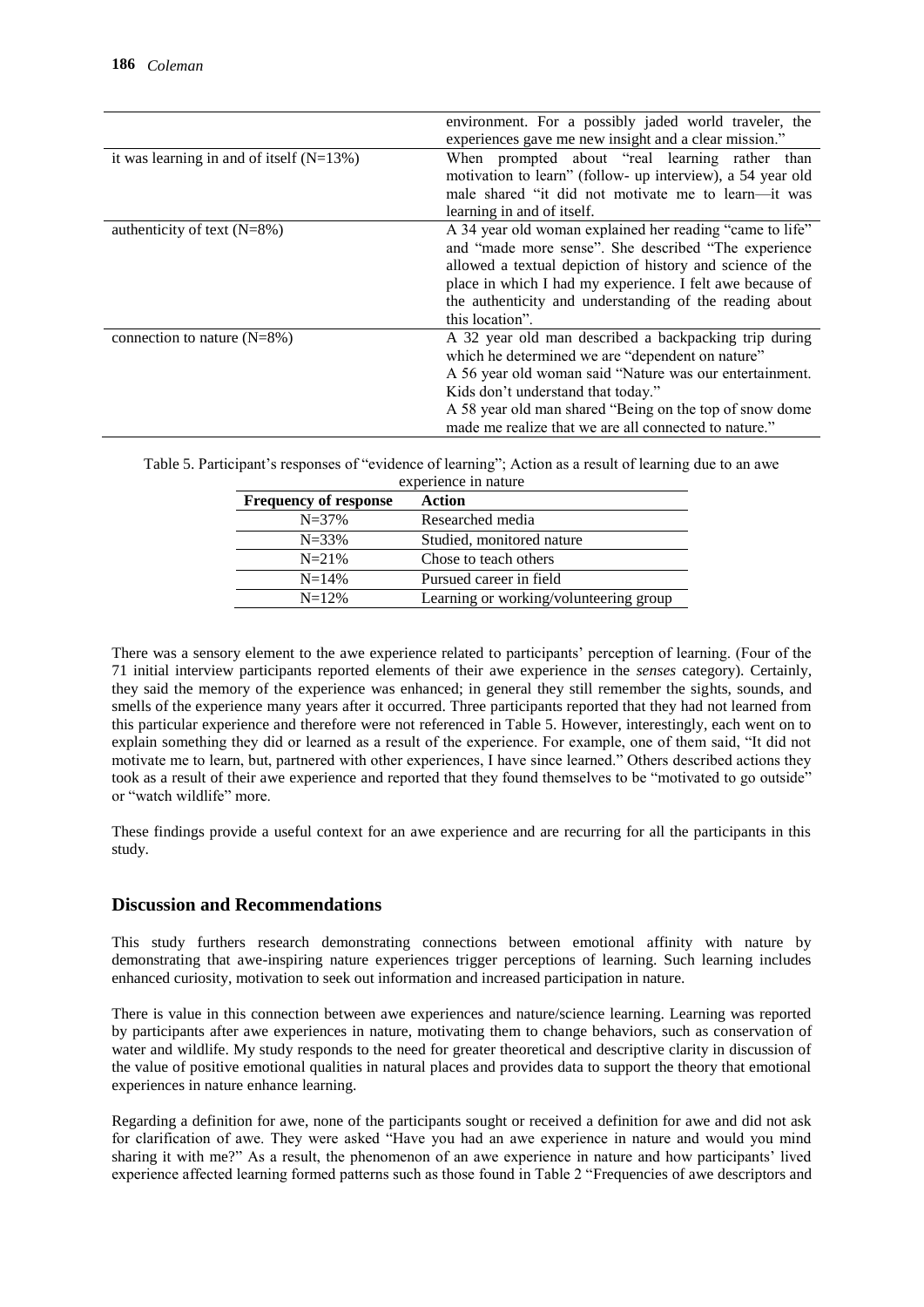examples" and Table 3 "Cross analysis of patterns of the typology of learning, elements promoting learning, what was learned"

This study about experience in nature, learning and how awe experiences lead to learning cannot be generalized to the population as a whole, but rather to individual who self-select nature experiences. It can provide information beneficial to educators, both formal and informal, natural resource managers and park interpreters.

### **Experience in nature**

Aligning with research by Barrie, (2001), Schmidt and Little (2007), Kals et al.(1999) and Farber and Hall (2007) this study showed great value in descriptions of participant experiences. These descriptions provide a context for understanding what elicited the awe experience. For example if one can design an educational program with such characteristics, positive emotional experiences (such as awe) could help improve learning about nature by incorporating elements such as "novel, different, and surreal". A 54 year old man shared "*When I was all done, I finally caught my breath. It took my breath away! I felt alive! It was fun! There was a risk factor, a power of nature. It gave me a different perspective than I got here (Greenville, MI). It makes the brain percolate differently than it does in a day to day world"*

Addressing the first research question, adults described the circumstances leading to an experience of awe in nature by telling stories rich with detail. By describing their experience using the following characteristics; 1) authenticity/intangible becomes tangible 2) beauty/pristine 3) challenge 4) divine/spiritual 5) grandeur, 6) novel/different/surreal 7) senses 8) solitude/peacefulness, and 9) experiencing wildlife participants provide a context for their awe experience in nature. While these experiences took place in a variety of environments including one's back yard, a wilderness area, and urban environments and in national parks, the participants share the experience of being in nature and multiple ranges of nature experiences provided awe. This does not limit the type of nature experience, but indicates that nature experiences can vary, yet instill awe. As evidenced by the number of individuals who expressed their awe experience in nature and the elements they chose to describe their experiences (see Table 2), awe can be generated when individuals have opportunities for wildlife observation, experience of the grandeur of nature, novelty that is different from everyday life, peacefulness, and connecting to nature (among others).

Additionally, according to links between patterns derived from interview answers, every category of the context of the awe experience provided a perception of learning about natural science content such as geology, patterns of nature and habitats (see Tables 3 and 4). Conservation skills or intentions were shown to be developed through the experience in nature where characteristics such as grandeur and wildlife exist and awe is felt. Grandeur and peacefulness were found to greatly enhance an appreciation or respect for nature.

#### **Perception of learning**

Ninety-eight % of the participants stated learning took place due to their awe experience in nature. As Table 3 depicts, a perception of learning was expressed relative to several areas; self, nature and content, in particular learning about oneself and science content such as geology and processes of nature. Further, individuals reported conserving more or spending more time in nature, indicate their social responsibility (Deci, et. Al, 1991) and often take action. In the interview process, when asked for *evidence of learning,* participants responded with *actions and behaviors*. For this reason, Table 5 consists entirely of action taken. In an analysis of patterns of the characteristics of the awe experience (research question one-see also Table 3) and a perception of learning (research question two-see Tables 4 and 5), natural science content emerged and "what was learned" was enhanced by nature's role in *how* it was learned. Of those who learned, some said they simply became a better learner or "more aware." Others indicated that what they perceived was something about themselves. In some cases, the participant did not report any specific learning from the experience, yet went on to describe what they perceived about themselves. The participants' perceptions included learning how to be learner, learning what kind of learner they are, or learned even though they did not "feel like they were learning." For example, a 21 year old female shared *"This helped me to decide where I wanted to go next…literally and figuratively. I learned a lot about myself. I learned that this is the way I learn."*

This study indicates that individuals who reported awe experiences in nature also reported learning. The engagement of the learners was observed in the interviews. For example, a 53 year old man who *experienced* "nature in process" became an Earth Science Major" and his awe experience connected to his curriculum. This is on the awe component of learning at its best.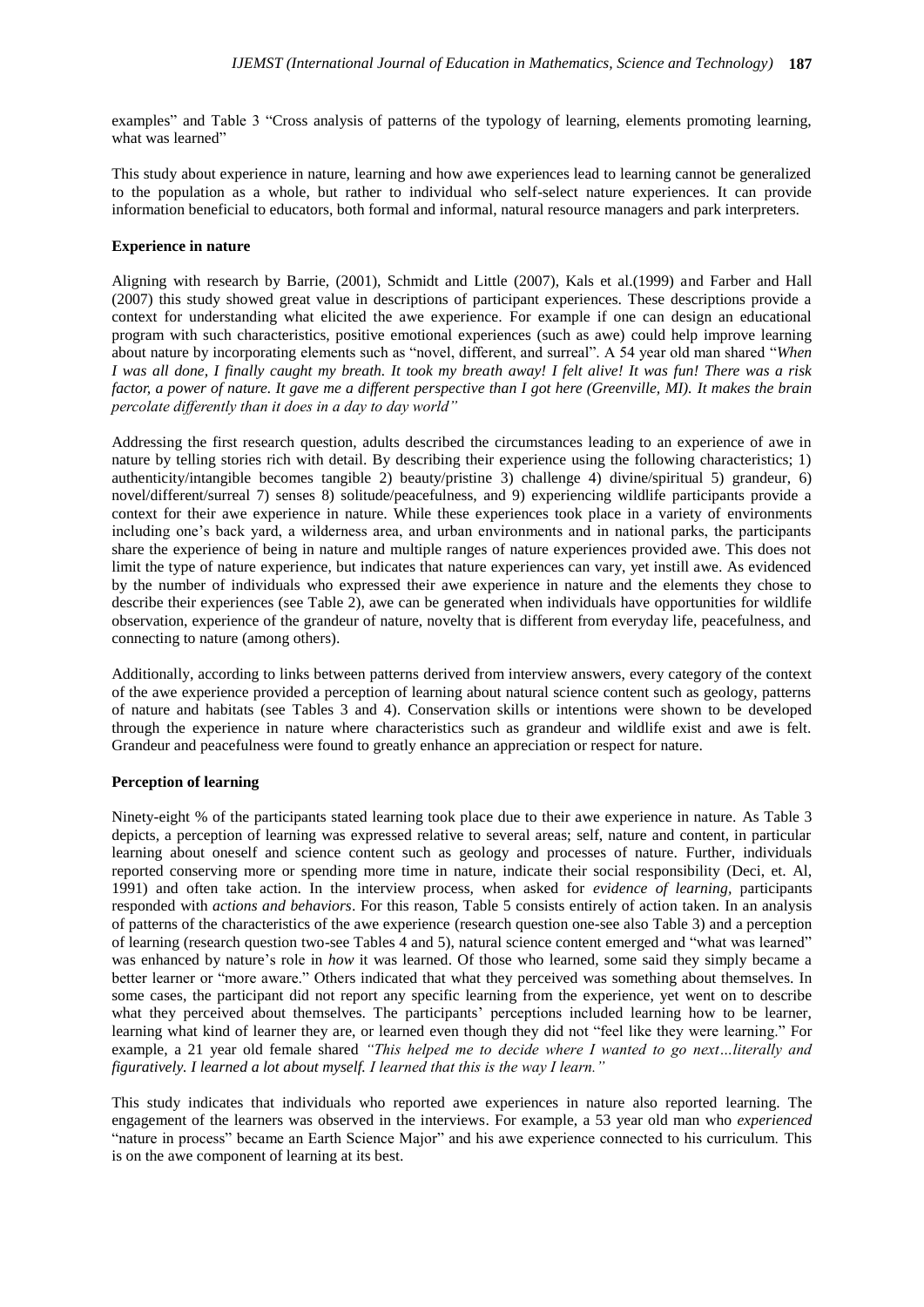#### **How the awe experience leads to learning**

Using Arseneault's (1998) study in which self-reflection of knowledge was used to elicit learning by adults as a model, the grounded theory approach enabled the researcher to determine how did the participants perceived that awe in nature lead to their learning. While 7% of the participants *stated* they had not learned, *all*  participants gave evidence of learning in that they described what they had done or changes they had made due to their learning. In turn, the awe experience fosters motivation, and learning is enhanced by motivation. By further probing about learning, the follow-up interviews provided information about evidence of learning and, importantly, action taken as a result of the learning. Table 4 illustrates *How the awe experience leads to learning and examples.* Participants most frequently explained; 30% felt motivation and/or curiosity, 26% experienced student-like behavior, 22% described an application of knowledge such as a need to know in order to "teach" another, the ability to use a particular skill, or to share with others in some way and 22% explained a desire to preserve, conserve or improve personal behaviors pertaining to preserving/conserving.

As a result, 38% of the participants researched media, 33% studied and monitored nature, 21% chose to teach others and 21% took a course related to nature study in addition to pursuing a career in the field (14%) and volunteering for care of the environment (12%). This study also determined an appreciation for nature and learning resulting from motivation, curiosity, application and authenticity of text, and behavior change. The role awe plays in learning is an important one. If learners could experience awe in nature, that emotional experience would help improve their motivation to be in and protect nature to learn science content.

# **Summary**

This study on awe provides evidence that positive emotional experiences in nature can lead to important longterm results. This study not only furthers the theoretical support linking emotional affinity toward nature with awe, but it also delineates characteristics of the context in which a perception of learning can take place. The elements described by participants were shown to provide memories, motivation and curiosity (cognitive growth) as well as taking action and behavior changes.

#### **Implications for learning**

Concepts described in and supported by this study promote the inspiring connection that provides synaptic changes in learners, touching them both cognitively and affectively. Participants in this study perceived that they had learned. Indeed, for 14% of the individuals, a greater appreciation for nature led to a career in the area of science or natural resources. As aforementioned, Deci et al., (1991) show a relationship between motivation and cognition to engagement and "social responsibility"(p. 343). This research depends on the Deci et. al. study by relating the motivation and cognitive growth illustrated in the current study to actions such as spending more time in nature and conserving or learning more about nature. Further, the evidence provided by this study clearly supports the relevance and importance of nature experiences (including those provided by informal and environmental education). While learning how to be a better learner, becoming more attentive, engaging with nature, developing motivation and curiosity all lend themselves to cognitive growth, the main indicator of learning in this study is the memory of the experience and specific science content reported by the participants. If learning about nature is perceived and instituted as valid science education, certainly some of the weaknesses currently recognized in science learning (such as low science scores and learning science from media rather than the environment) could be overcome. It would further benefit the science education community to consider these data and examine them for learning in contexts where learning may not be expected to occur. It is particularly compelling to note that four of the five participants who said they had not learned anything from their awe experience went on to describe something they had learned. Therefore, we should encourage more nature experiences to improve science learning.

#### **Implications for interpretation and natural resource management**

Interpretation research is intended to determine what elements of nature programs provide for the most meaningful experiences for visitors. This research is important in order to determine allocations of constrained budgets and to determine justification of the programs they support. The evidence provided by this study supports nature education as a component of science education and can enhance the aforementioned weaknesses currently defined in learning about science. Participants reported that they developed a greater appreciation of nature due to experience in nature and of import, described actions taken for the environment (volunteering,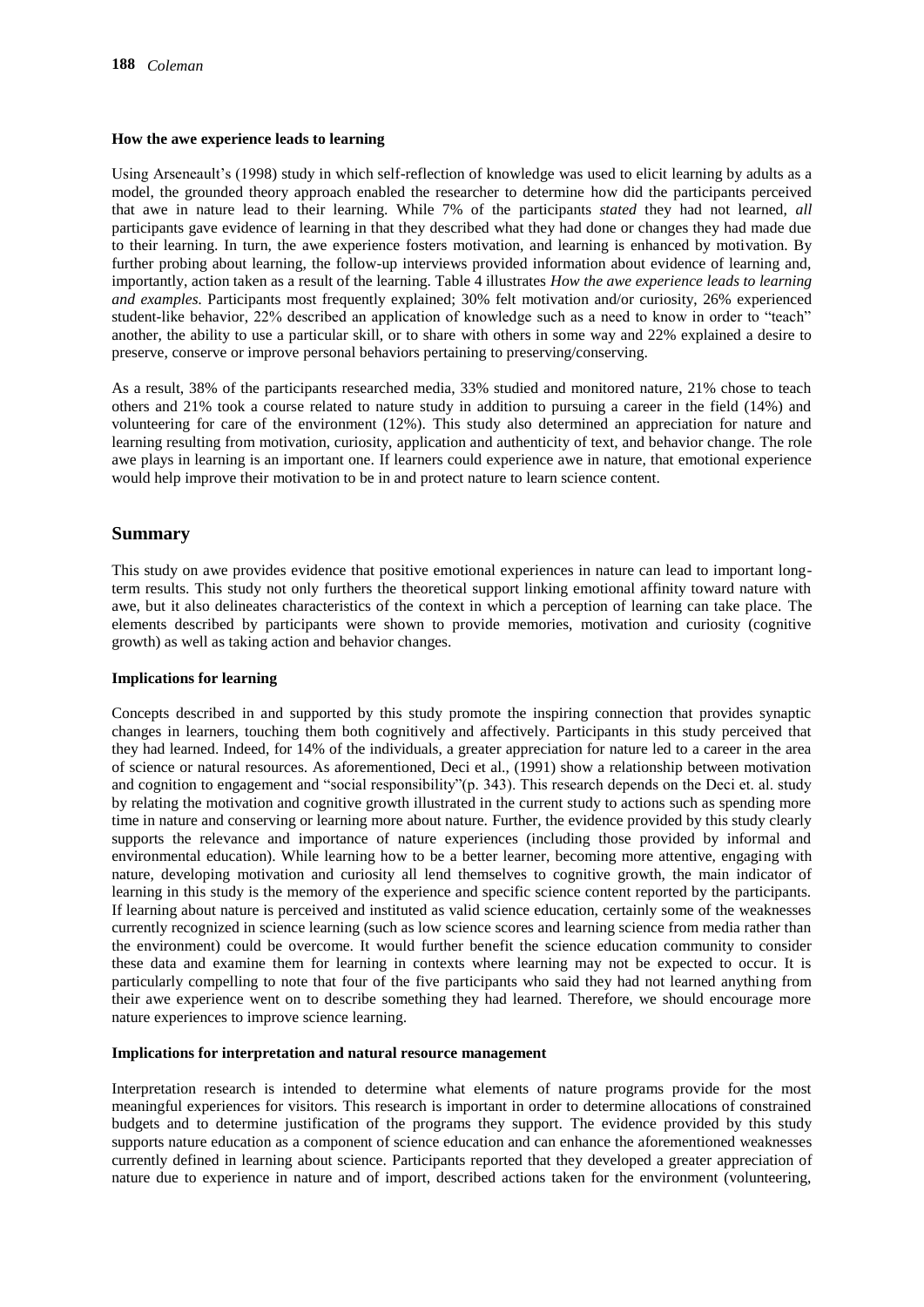conserving, and other efforts to protect nature and the outdoors in some way). This information indicates a lifelong effect of experiences in nature. For these reasons, nature experiences, particularly those providing elements or characteristics of those eliciting awe experiences could promote an increase in attendance in interpretive programs and thus in funding of such programs. Interpreters and natural resource managers should increase opportunities for such programs. On-going interpretation research will help determine specifically which nature programs provide the most meaningful experiences for learners---research that can help determine allocations in constrained budgets and justification of the programs.

#### **Implications for a scientific citizenry**

In addition to life-long effects of nature conservation and appreciation, experiences in nature can enhance psychological well-being, self-image and self-satisfaction (Falk & Storksdiek, 2010; Louv, 2005). However, important to the development of more stakeholders who promote the future of natural areas is long-term knowledge about science and the environment. Scientifically literate citizens and policymakers tend to recognize the importance of knowing about the natural world from first-hand experience where positive emotions in nature occur (Nabhan & Trimble, 1994). Funding for nature programs should be supported and more experiences should be provided for nature learning situations such as park interpretation programs, and out-of-door experiences so that a more educated and caring science citizenry can develop. The results gathered here further suggest that an educated science citizenry learns best (Nabhan & Trimble, 1994) and learns more (Falk & Storksdiek, 2010; Falk & Needham, 2011; Rennie, 2012; Rennie et. al, 2003) from these types of experiences.

# **References**

- American Association for the Advancement of Science. (1993). *Benchmarks for science literacy.* New York: Oxford University Press.
- Arseneault, M. L. (1998). *Adult Educator's Experiences with Critical Self-Reflection* Thesis. August, 1998, University of New Brunswick. Print.
- Barrie, E. R. (2001). *Meaningful interpretive experiences from the participants' perspective*. Unpublished Doctoral dissertation, Indiana University, Bloomington.
- Batcher, E. (1981). *Emotion in the classroom: A study of children's experience.* New York, NY: Praeger Publishers.
- Beck, L. (1993). Optimal experiences in nature: Implications for interpreters. *Legacy,* 27-30.
- Carnegie Corporation. (2009). *The Opportunity Equation: Transforming Mathematics and Science Education for Citizenship and the Global Economy*. In. (Ed.). Retrieved 2011, from www.opportunityequation.org
- Carson, R. (1965). *The sense of wonder.* New York: Harper & Row.
- Creswell, J. (1994). *Research design: Qualitative and quantitative approaches.* Thousand Oaks, CA: Sage Publications.
- Csikszentmihalyi, M. (1991). *Flow: The psychology of optimal experience.* New York: Harper Collins Publishers.
- Deci, E. L., Vallerand, R.J., Pelletier, L.G., and Ryan, R. M. (1991) Motivation and education: The selfdetermination perspective Educational Psychologist, 26(3 & 4), 325-346
- Dewey, J. (1997). *Experience and education*. New York, NY: Simon and Schuster. (Original work published 1938)
- Dierking, L.D. &, J.H., Rennie, L., Anderson, D., & Ellenboggen, K. (2003). Policy statement of the Informal Science Education" Ad Hoc Committee. *Journal of Research in Science Teaching*, 40 (2), 108- 111.
- Falk, J.H. & Needham, M.D. (2011) *Factors Contributing to Adult STEM Knowledge.* Manuscript submitted for publication. Oregon State University.
- Falk, J.H, & Storksdiek, M. (2010). Science learning in a leisure setting. *Journal of Research in Science Teaching.* 47(2), 194-212.
- Falk, J.H., & Gillespie, K.L. (2009). *Investigating the role of emotion in science center visitor learning*. Visitor Studies, 12(2), 112-132.
- Farber, M. E., & Hall, T. E. (2007). Emotion and environment: Visitor's experiences along the Dalton Highway in Alaska. *Journal of Leisure Research, 39,* 248-270.
- Frederickson, L., & Anderson, D. (1999). A qualitative exploration of the wilderness experience as a source of spiritual inspiration. *Journal of Environmental Psychology, 19,* 21
- Glaser, B. (2004). Remodeling grounded theory. *Forum Qualitative Social Research*, *5*(2).